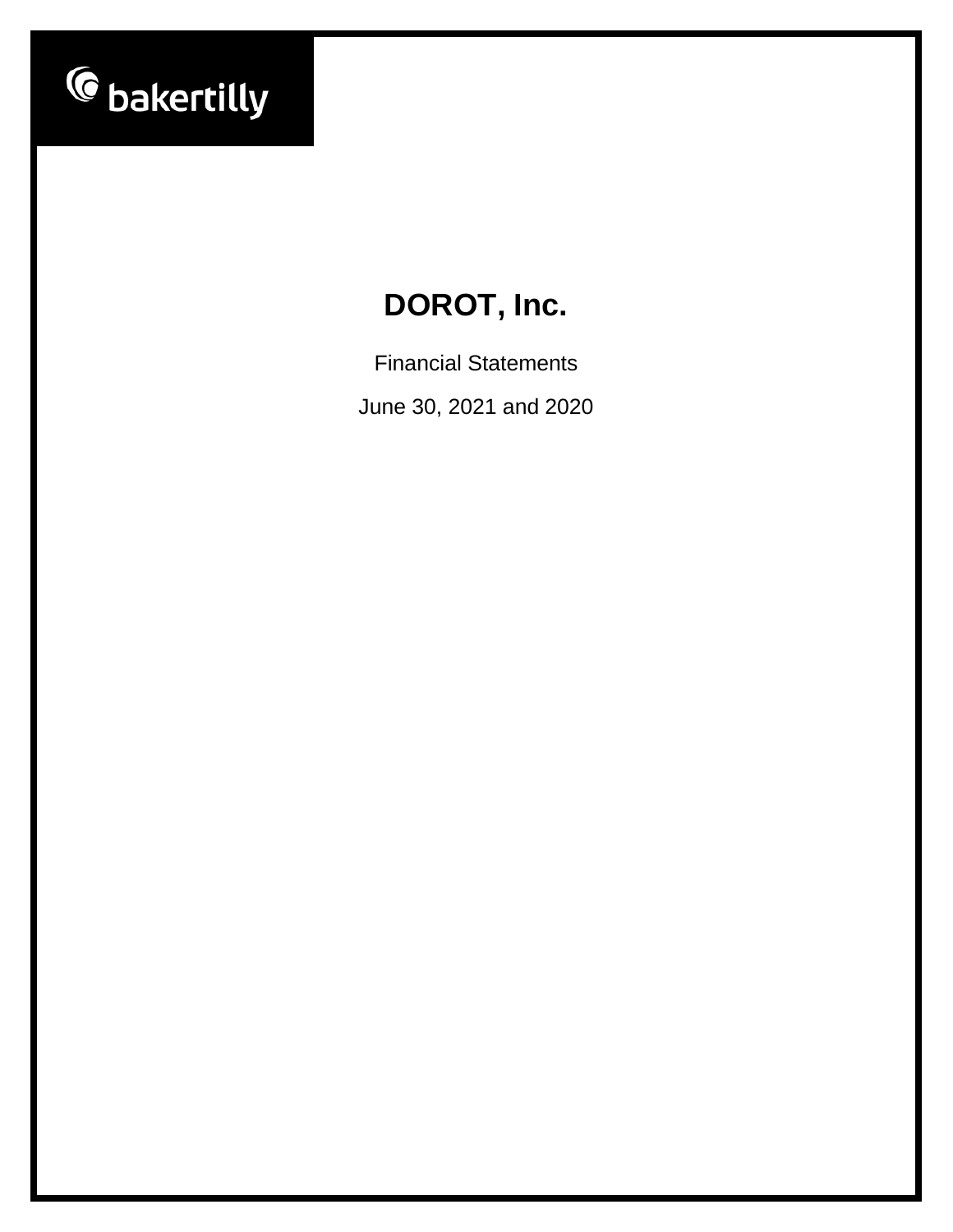Table of Contents June 30, 2021 and 2020

|                                                   | <u>Page</u> |
|---------------------------------------------------|-------------|
| <b>Independent Auditors' Report</b>               |             |
| <b>Financial Statements</b>                       |             |
| <b>Statements of Financial Position</b>           | 2           |
| Statements of Activities and Change in Net Assets | 3           |
| <b>Statements of Functional Expenses</b>          | 5           |
| <b>Statements of Cash Flows</b>                   | 7           |
| Notes to Financial Statements                     | 8           |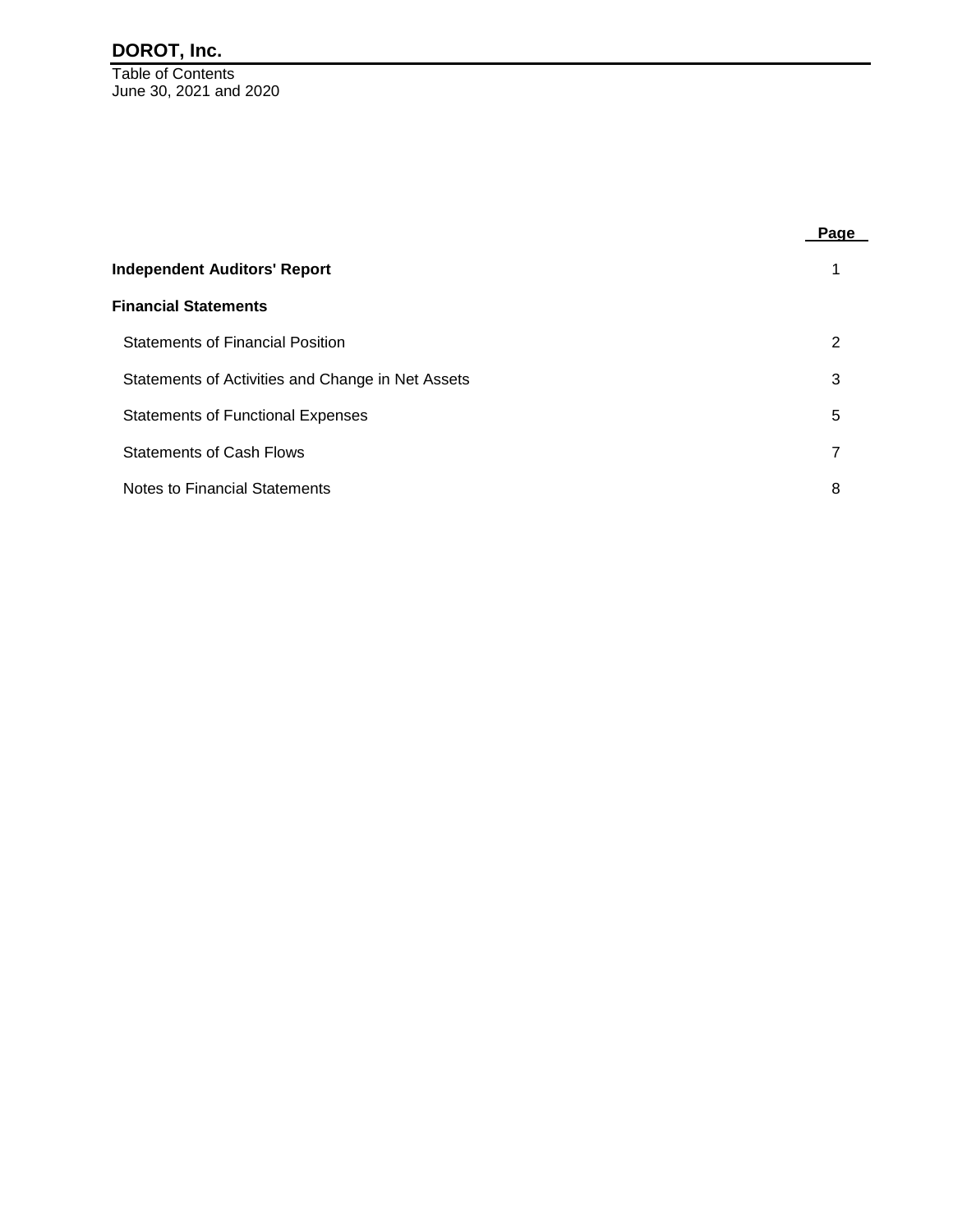

# **Independent Auditors' Report**

To the Board of Directors of DOROT, Inc.

#### **Report on the Financial Statements**

We have audited the accompanying financial statements of DOROT, Inc., (DOROT), which comprise the statements of financial position as of June 30, 2021 and 2020, and the related statements of activities and change in net assets, functional expenses and cash flows for the years then ended, and the related notes to the financial statements.

#### *Management's Responsibility for the Financial Statements*

Management is responsible for the preparation and fair presentation of these financial statements in accordance with accounting principles generally accepted in the United States of America; this includes the design, implementation and maintenance of internal control relevant to the preparation and fair presentation of financial statements that are free from material misstatement, whether due to fraud or error.

#### *Auditors' Responsibility*

Our responsibility is to express an opinion on these financial statements based on our audits. We conducted our audits in accordance with auditing standards generally accepted in the United States of America. Those standards require that we plan and perform the audits to obtain reasonable assurance about whether the financial statements are free from material misstatement.

An audit involves performing procedures to obtain audit evidence about the amounts and disclosures in the financial statements. The procedures selected depend on the auditors' judgment, including the assessment of the risks of material misstatement of the financial statements, whether due to fraud or error. In making those risk assessments, the auditors consider internal control relevant to the entity's preparation and fair presentation of the financial statements in order to design audit procedures that are appropriate in the circumstances, but not for the purpose of expressing an opinion on the effectiveness of the entity's internal control. Accordingly, we express no such opinion. An audit also includes evaluating the appropriateness of accounting policies used and the reasonableness of significant accounting estimates made by management, as well as evaluating the overall presentation of the financial statements.

We believe that the audit evidence we have obtained is sufficient and appropriate to provide a basis for our audit opinion.

#### *Opinion*

In our opinion, the financial statements referred to above present fairly, in all material respects, the financial position of DOROT as of June 30, 2021 and 2020, and the changes in its net assets and its cash flows for the years then ended, in accordance with accounting principles generally accepted in the United States of America.

Baker Tilly US, LLP

Melville, New York November 30, 2021

Baker Tilly US, LLP, trading as Baker Tilly, is a member of the global network of Baker Tilly International Ltd., the members of which are separate and independent legal entities. © 2020 Baker Tilly US, LLP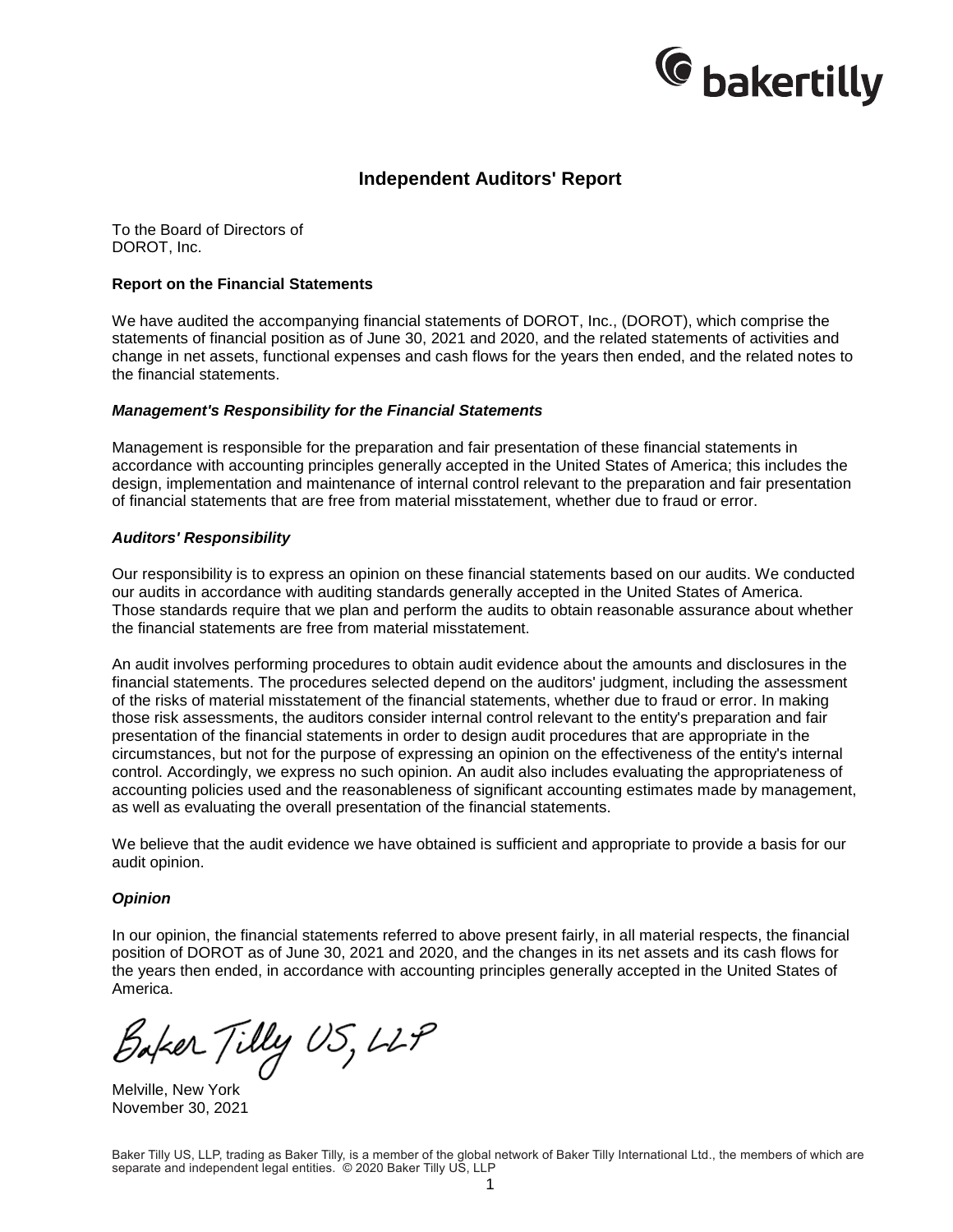Statements of Financial Position June 30, 2021 and 2020

|                                                                                                                                                        | 2021                                               | 2020                                                 |
|--------------------------------------------------------------------------------------------------------------------------------------------------------|----------------------------------------------------|------------------------------------------------------|
| <b>Assets</b>                                                                                                                                          |                                                    |                                                      |
| <b>Current Assets</b><br>Cash and cash equivalents<br>Investments<br>Pledges and grants receivable<br>Accounts receivable                              | \$<br>1,980,011<br>23,099,549<br>698,120<br>15,302 | \$<br>1,598,618<br>19,352,233<br>1,863,299<br>30,593 |
| Prepaid expenses and other assets                                                                                                                      | 194,365                                            | 126,001                                              |
| Total current assets                                                                                                                                   | 25,987,347                                         | 22,970,744                                           |
| <b>Security Deposits</b>                                                                                                                               | 36,266                                             | 36,266                                               |
| Pledges and Grants Receivable, Long-Term, Net                                                                                                          | 583,580                                            | 738,731                                              |
| <b>Investments, Perpetual Endowment</b>                                                                                                                | 6,198,794                                          | 1,198,794                                            |
| <b>Property and Equipment, Net</b>                                                                                                                     | 2,254,004                                          | 2,515,347                                            |
| <b>Total assets</b>                                                                                                                                    | 35,059,991                                         | \$<br>27,459,882                                     |
| <b>Liabilities and Net Assets</b>                                                                                                                      |                                                    |                                                      |
| <b>Current Liabilities</b><br>Accounts payable and accrued expenses<br>Accrued vacation pay<br>Current portion of charitable gift annuities and trusts | \$<br>466,155<br>293,077<br>23,448                 | \$<br>254,805<br>344,872<br>26,581                   |
| <b>Total current liabilities</b>                                                                                                                       | 782,680                                            | 626,258                                              |
| <b>Charitable Gift Annuities and Trusts, Long-Term</b>                                                                                                 | 71,895                                             | 81,360                                               |
| <b>Total liabilities</b>                                                                                                                               | 854,575                                            | 707,618                                              |
| <b>Net Assets</b><br>Net assets without donor restrictions<br>Net assets with donor restrictions                                                       | 25, 195, 821<br>9,009,595                          | 21,295,560<br>5,456,704                              |
| Total net assets                                                                                                                                       | 34,205,416                                         | 26,752,264                                           |
| Total liabilities and net assets                                                                                                                       | \$<br>35,059,991                                   | \$<br>27,459,882                                     |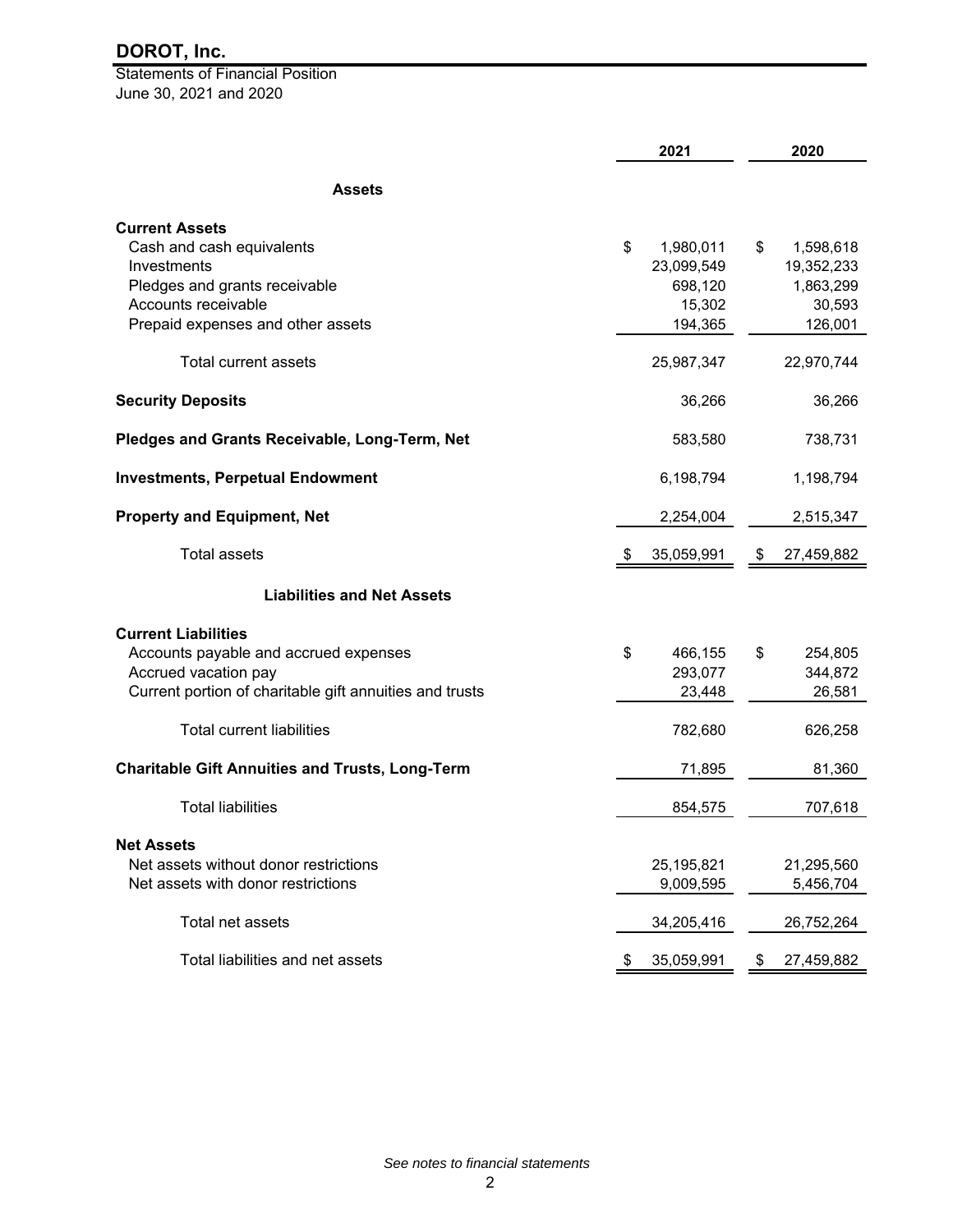Statement of Activities and Change in Net Assets Year Ended June 30, 2021 (With Comparative Totals for 2020)

|                                         | <b>Net Assets</b><br><b>Without</b><br><b>Donor</b><br><b>Restrictions</b> | <b>Net Assets</b><br>With<br>Donor<br><b>Restrictions</b> | 2021             | 2020             |
|-----------------------------------------|----------------------------------------------------------------------------|-----------------------------------------------------------|------------------|------------------|
| <b>Public Support and Revenue</b>       |                                                                            |                                                           |                  |                  |
| Private gifts and grants                | \$<br>7,118,729                                                            | \$                                                        | \$<br>7,118,729  | 5,649,084<br>\$  |
| Bequests and legacies                   | 1,267,765                                                                  | 5,000,000                                                 | 6,267,765        | 5,068,952        |
| Government grants                       | 206,512                                                                    |                                                           | 206,512          | 98,557           |
| UJA/Federation of Jewish Philanthropies |                                                                            |                                                           |                  |                  |
| of New York, Inc.                       | 202,556                                                                    | 231,769                                                   | 434,325          | 315,000          |
| Special event revenue, net of direct    |                                                                            |                                                           |                  |                  |
| expenses of \$20,400 in 2021            | 449,695                                                                    |                                                           | 449,695          | 11,200           |
| Donated goods and services              | 207,410                                                                    |                                                           | 207,410          | 280,648          |
| Other income                            |                                                                            |                                                           |                  | 600              |
| Investment revenue, net                 | 3,493,537                                                                  | 30,042                                                    | 3,523,579        | 549,069          |
| Net assets released from donor          |                                                                            |                                                           |                  |                  |
| restrictions                            | 1,708,920                                                                  | (1,708,920)                                               |                  |                  |
|                                         |                                                                            |                                                           |                  |                  |
| Total public support and revenue        | 14,655,124                                                                 | 3,552,891                                                 | 18,208,015       | 11,973,110       |
| <b>Expenses</b><br>Program services:    |                                                                            |                                                           |                  |                  |
| Socialization services                  | 2,844,272                                                                  |                                                           | 2,844,272        | 2,870,330        |
| Concrete services                       | 2,637,986                                                                  |                                                           | 2,637,986        | 2,601,292        |
| <b>Education services</b>               | 1,338,233                                                                  |                                                           | 1,338,233        | 1,276,724        |
| Community services                      | 2,115,145                                                                  |                                                           | 2,115,145        | 2,039,058        |
| Total program services                  | 8,935,636                                                                  |                                                           | 8,935,636        | 8,787,404        |
| Supporting services:                    |                                                                            |                                                           |                  |                  |
| Management and general                  | 982,945                                                                    |                                                           | 982,945          | 987,714          |
| Fundraising                             | 836,282                                                                    |                                                           | 836,282          | 790,402          |
|                                         |                                                                            |                                                           |                  |                  |
| Total supporting services               | 1,819,227                                                                  |                                                           | 1,819,227        | 1,778,116        |
| <b>Total expenses</b>                   | 10,754,863                                                                 |                                                           | 10,754,863       | 10,565,520       |
| Change in net assets                    | 3,900,261                                                                  | 3,552,891                                                 | 7,453,152        | 1,407,590        |
| <b>Net Assets, Beginning</b>            | 21,295,560                                                                 | 5,456,704                                                 | 26,752,264       | 25,344,674       |
| <b>Net Assets, Ending</b>               | 25,195,821<br>\$                                                           | 9,009,595<br>\$                                           | 34,205,416<br>\$ | 26,752,264<br>\$ |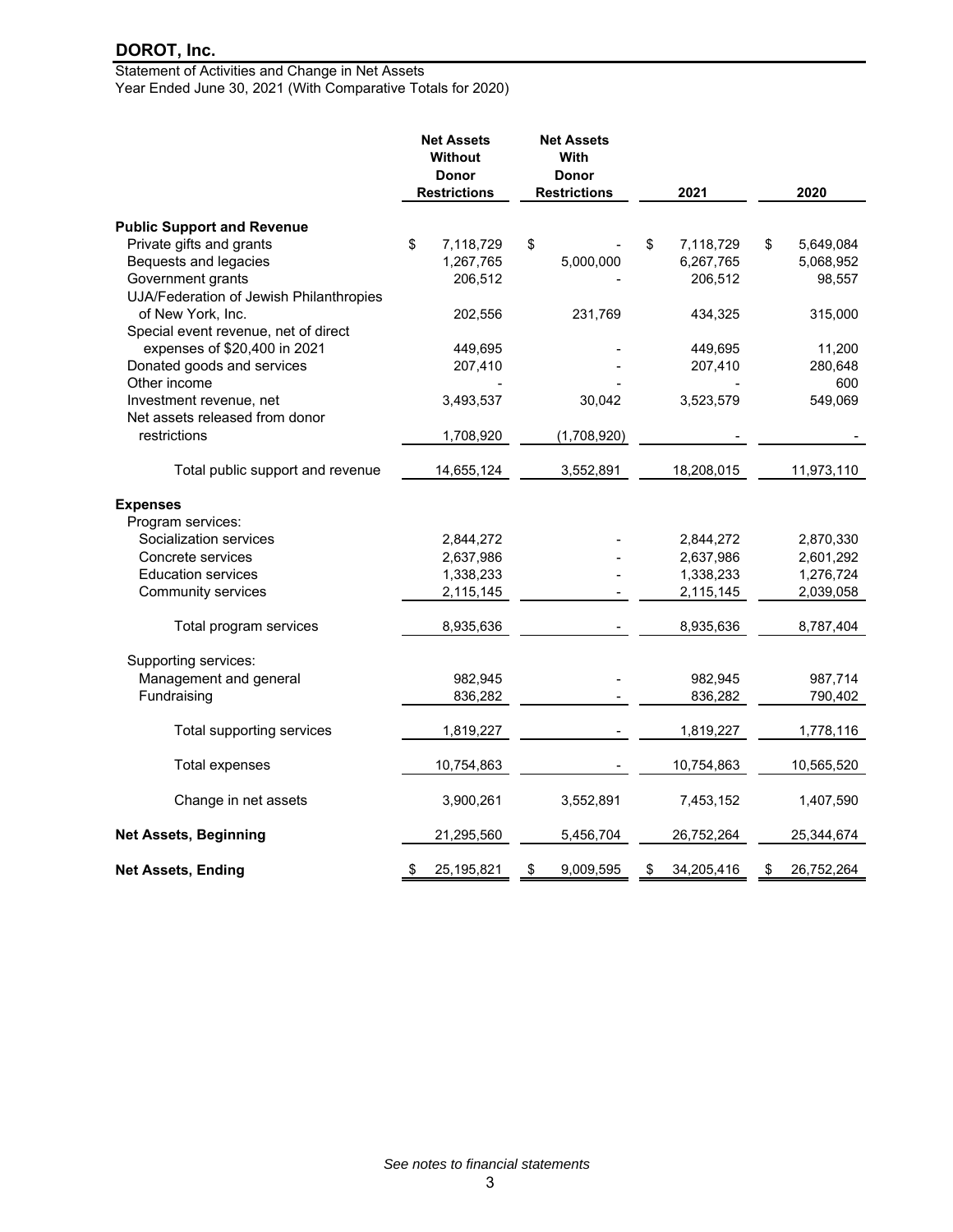# Statement of Activities and Change in Net Assets Year Ended June 30, 2020

|                                             | <b>Net Assets</b><br><b>Without</b><br><b>Donor</b><br><b>Restrictions</b> | <b>Net Assets</b><br>With<br><b>Donor</b><br><b>Restrictions</b> | <b>Total</b>     |
|---------------------------------------------|----------------------------------------------------------------------------|------------------------------------------------------------------|------------------|
| <b>Public Support and Revenue</b>           |                                                                            |                                                                  |                  |
| Private gifts and grants                    | \$<br>5,081,084                                                            | \$<br>568,000                                                    | \$<br>5,649,084  |
| Bequests and legacies                       | 5,068,952                                                                  |                                                                  | 5,068,952        |
| Government grants                           | 98,557                                                                     |                                                                  | 98,557           |
| UJA/Federation of Jewish Philanthropies     |                                                                            |                                                                  |                  |
| of New York, Inc.                           | 107,375                                                                    | 207,625                                                          | 315,000          |
| Special event revenue                       | 11,200                                                                     |                                                                  | 11,200           |
| Donated goods and services                  | 280,648                                                                    |                                                                  | 280,648          |
| Other income                                | 600                                                                        |                                                                  | 600              |
| Investment revenue, net                     | 526,793                                                                    | 22,276                                                           | 549,069          |
| Net assets released from donor restrictions | 1,513,501                                                                  | (1,513,501)                                                      |                  |
| Total public support and revenue            | 12,688,710                                                                 | (715,600)                                                        | 11,973,110       |
| <b>Expenses</b>                             |                                                                            |                                                                  |                  |
| Program services:                           |                                                                            |                                                                  |                  |
| Socialization services                      | 2,870,330                                                                  |                                                                  | 2,870,330        |
| Concrete services                           | 2,601,292                                                                  |                                                                  | 2,601,292        |
| <b>Education services</b>                   | 1,276,724                                                                  |                                                                  | 1,276,724        |
| <b>Community services</b>                   | 2,039,058                                                                  |                                                                  | 2,039,058        |
| Total program services                      | 8,787,404                                                                  |                                                                  | 8,787,404        |
| Supporting services:                        |                                                                            |                                                                  |                  |
| Management and general                      | 987,714                                                                    |                                                                  | 987,714          |
| Fundraising                                 | 790,402                                                                    |                                                                  | 790,402          |
|                                             |                                                                            |                                                                  |                  |
| Total supporting services                   | 1,778,116                                                                  |                                                                  | 1,778,116        |
| Total expenses                              | 10,565,520                                                                 |                                                                  | 10,565,520       |
| Change in net assets                        | 2,123,190                                                                  | (715,600)                                                        | 1,407,590        |
| <b>Net Assets, Beginning</b>                | 19,172,370                                                                 | 6,172,304                                                        | 25,344,674       |
| <b>Net Assets, Ending</b>                   | \$<br>21,295,560                                                           | \$<br>5,456,704                                                  | \$<br>26,752,264 |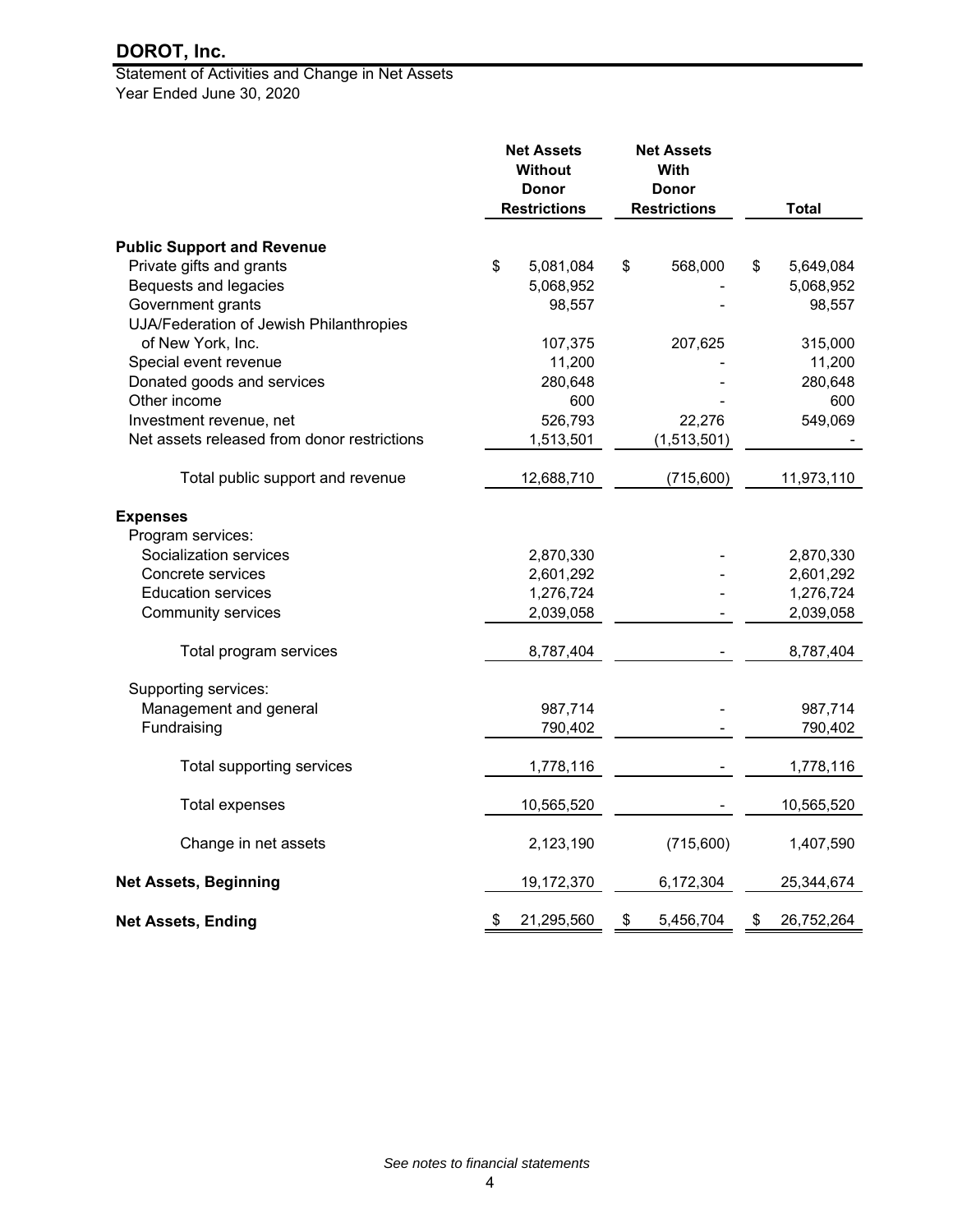### Statement of Functional Expenses

Year Ended June 30, 2021 (With Comparative Totals for 2020)

|                                |    |                      |                 |                  |                 | <b>Total</b>    |                   |    |                    |                 |                 |
|--------------------------------|----|----------------------|-----------------|------------------|-----------------|-----------------|-------------------|----|--------------------|-----------------|-----------------|
|                                |    | <b>Socialization</b> | <b>Concrete</b> | <b>Education</b> | Community       | Program         | <b>Management</b> |    |                    | 2021            | 2020            |
|                                |    | <b>Services</b>      | <b>Services</b> | <b>Services</b>  | <b>Services</b> | <b>Services</b> | and General       |    | <b>Fundraising</b> | <b>Total</b>    | Total           |
| Salaries and payroll taxes     | \$ | ,800,691             | \$<br>1,343,593 | \$<br>846,199    | \$<br>1,372,555 | \$<br>5,363,038 | \$<br>520,689     | \$ | 412,396            | \$<br>6,296,123 | \$<br>6,429,407 |
| Employee benefits              |    | 194,902              | 145,427         | 91,590           | 148,562         | 580,481         | 56,358            |    | 44,637             | 681,476         | 632,146         |
| Telephone                      |    | 12,244               | 7,989           | 30,274           | 4,383           | 54,890          | 1,661             |    | 1,099              | 57,650          | 46,252          |
| Postage and printing           |    | 56,354               | 42,049          | 26,483           | 42,955          | 167,841         | 16,295            |    | 116,649            | 300,785         | 328,256         |
| Transportation                 |    | 2,920                | 2,179           | 1,372            | 2,226           | 8,697           | 844               |    | 669                | 10,210          | 50,794          |
| Client food and delivery       |    | 35,641               | 419,684         |                  | 2,237           | 457,562         |                   |    |                    | 457,562         | 378,831         |
| Supplies and equipment         |    | 22,695               | 16,934          | 10,665           | 17,299          | 67,593          | 6,562             |    | 5,198              | 79,353          | 145,988         |
| Repairs and maintenance        |    | 54,599               | 40,739          | 25,657           | 41,617          | 162,612         | 15,788            |    | 12,504             | 190,904         | 184,396         |
| Site rental                    |    | 79,741               | 163,652         | 22,993           | 37,295          | 303,681         | 16,788            |    | 11,206             | 331,675         | 325,753         |
| Outside services               |    | 292,427              | 218,196         | 137,420          | 222,899         | 870,942         | 84,558            |    | 165,036            | 1,120,536       | 874,108         |
| Community outreach             |    | 14,231               | 10,618          | 6,687            | 10,847          | 42,383          | 4,115             |    | 3,259              | 49,757          | 81,808          |
| Staff development and training |    | 8,274                | 6,174           | 3,888            | 6,307           | 24,643          | 2,393             |    | 1,895              | 28,931          | 52,527          |
| <b>Utilities</b>               |    | 17,953               | 13,395          | 8,436            | 13,684          | 53,468          | 5,191             |    | 4,112              | 62,771          | 71,997          |
| Insurance                      |    | 65,041               | 48,530          | 30,565           | 49,576          | 193,712         | 18,807            |    | 14,896             | 227,415         | 121,836         |
| Service fees and other         |    | 30,504               | 22,761          | 14,335           | 23,252          | 90,852          | 8,820             |    | 6,986              | 106,658         | 56,972          |
| Donated goods and services     |    |                      | 19,625          | 8,334            | 500             | 28,459          | 178,951           |    |                    | 207,410         | 280,648         |
| Subtotal before                |    |                      |                 |                  |                 |                 |                   |    |                    |                 |                 |
| depreciation                   |    | 2,688,217            | 2,521,545       | 1,264,898        | 1,996,194       | 8,470,854       | 937,820           |    | 800,542            | 10,209,216      | 10,061,719      |
| Depreciation                   |    | 156,055              | 116,441         | 73,335           | 118,951         | 464,782         | 45,125            |    | 35,740             | 545,647         | 503,801         |
| Total expenses                 | S  | 2,844,272            | \$<br>2,637,986 | \$<br>338,233    | \$<br>2,115,145 | \$<br>8,935,636 | \$<br>982,945     | S. | 836,282            | \$10,754,863    | \$10,565,520    |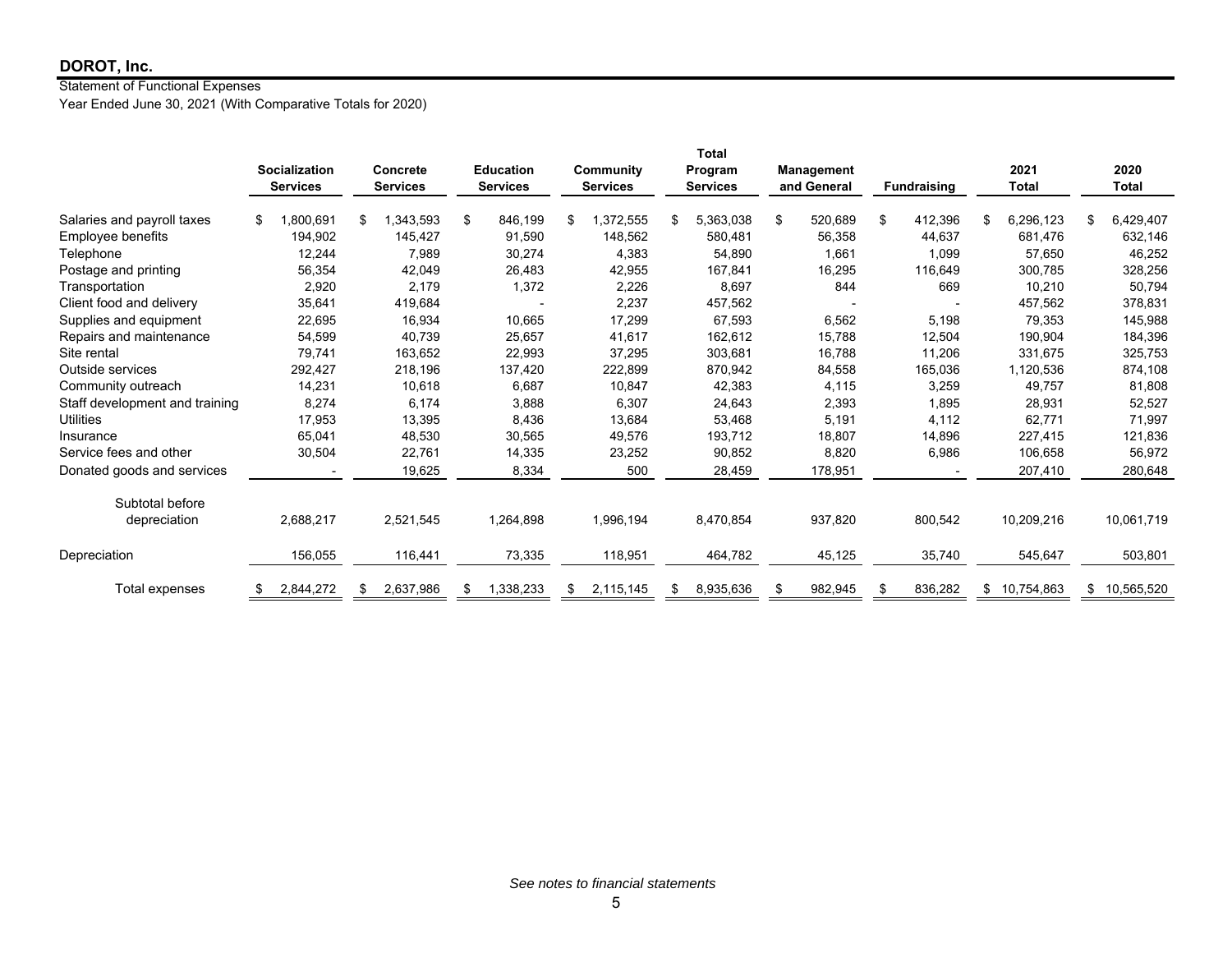Statement of Functional Expenses Year Ended June 30, 2020

|                                |                      |                 |                  |                 |    | <b>Total</b>    |                   |                    |                  |
|--------------------------------|----------------------|-----------------|------------------|-----------------|----|-----------------|-------------------|--------------------|------------------|
|                                | <b>Socialization</b> | <b>Concrete</b> | <b>Education</b> | Community       |    | Program         | <b>Management</b> |                    |                  |
|                                | <b>Services</b>      | <b>Services</b> | <b>Services</b>  | <b>Services</b> |    | <b>Services</b> | and General       | <b>Fundraising</b> | Total            |
| Salaries and payroll taxes     | 1,889,603            | \$<br>1,350,818 | \$<br>845,467    | \$<br>1,375,250 | \$ | 5,461,138       | \$<br>580,575     | \$<br>387,694      | \$<br>6,429,407  |
| Employee benefits              | 185,788              | 132,814         | 83,127           | 135,216         |    | 536,945         | 57,083            | 38,118             | 632,146          |
| Telephone                      | 11,173               | 7,587           | 21,602           | 3,307           |    | 43,669          | 1,017             | 1,566              | 46,252           |
| Postage and printing           | 67,875               | 48,522          | 30,369           | 49,399          |    | 196,165         | 20,854            | 111,237            | 328,256          |
| Transportation                 | 14,928               | 10,672          | 6,679            | 10,865          |    | 43,144          | 4,587             | 3,063              | 50,794           |
| Client food and delivery       | 19,100               | 354,469         |                  | 5,262           |    | 378,831         |                   |                    | 378,831          |
| Supplies and equipment         | 42,906               | 30,672          | 19,197           | 31,227          |    | 124,002         | 13,183            | 8,803              | 145,988          |
| Repairs and maintenance        | 54,194               | 38,742          | 24,248           | 39,442          |    | 156,626         | 16,651            | 11,119             | 184,396          |
| Site rental                    | 68,758               | 167,612         | 22,997           | 37,408          |    | 296,775         | 18,232            | 10,746             | 325,753          |
| Outside services               | 221,951              | 158,666         | 99,308           | 161,536         |    | 641,461         | 68,194            | 164,453            | 874,108          |
| Community outreach             | 24,043               | 17,188          | 10,758           | 17,499          |    | 69,488          | 7,387             | 4,933              | 81,808           |
| Staff development and training | 15,438               | 11,036          | 6,907            | 11,236          |    | 44,617          | 4,743             | 3,167              | 52,527           |
| <b>Utilities</b>               | 21,160               | 15,127          | 9,468            | 15,400          |    | 61,155          | 6,501             | 4,341              | 71,997           |
| Insurance                      | 35,807               | 25,598          | 16,021           | 26,061          |    | 103,487         | 11,002            | 7,347              | 121,836          |
| Service fees and other         | 16,745               | 11,970          | 7,492            | 12,187          |    | 48,394          | 5,142             | 3,436              | 56,972           |
| Donated goods and services     | 32,794               | 113,950         | 6,834            |                 |    | 153,578         | 127,070           |                    | 280,648          |
| Subtotal before                |                      |                 |                  |                 |    |                 |                   |                    |                  |
| depreciation                   | 2,722,263            | 2,495,443       | 1,210,474        | 1,931,295       |    | 8,359,475       | 942,221           | 760,023            | 10,061,719       |
| Depreciation                   | 148,067              | 105,849         | 66,250           | 107,763         |    | 427,929         | 45,493            | 30,379             | 503,801          |
| Total expenses                 | 2,870,330            | \$<br>2,601,292 | \$<br>1,276,724  | \$<br>2,039,058 | S  | 8,787,404       | \$<br>987,714     | \$<br>790,402      | \$<br>10,565,520 |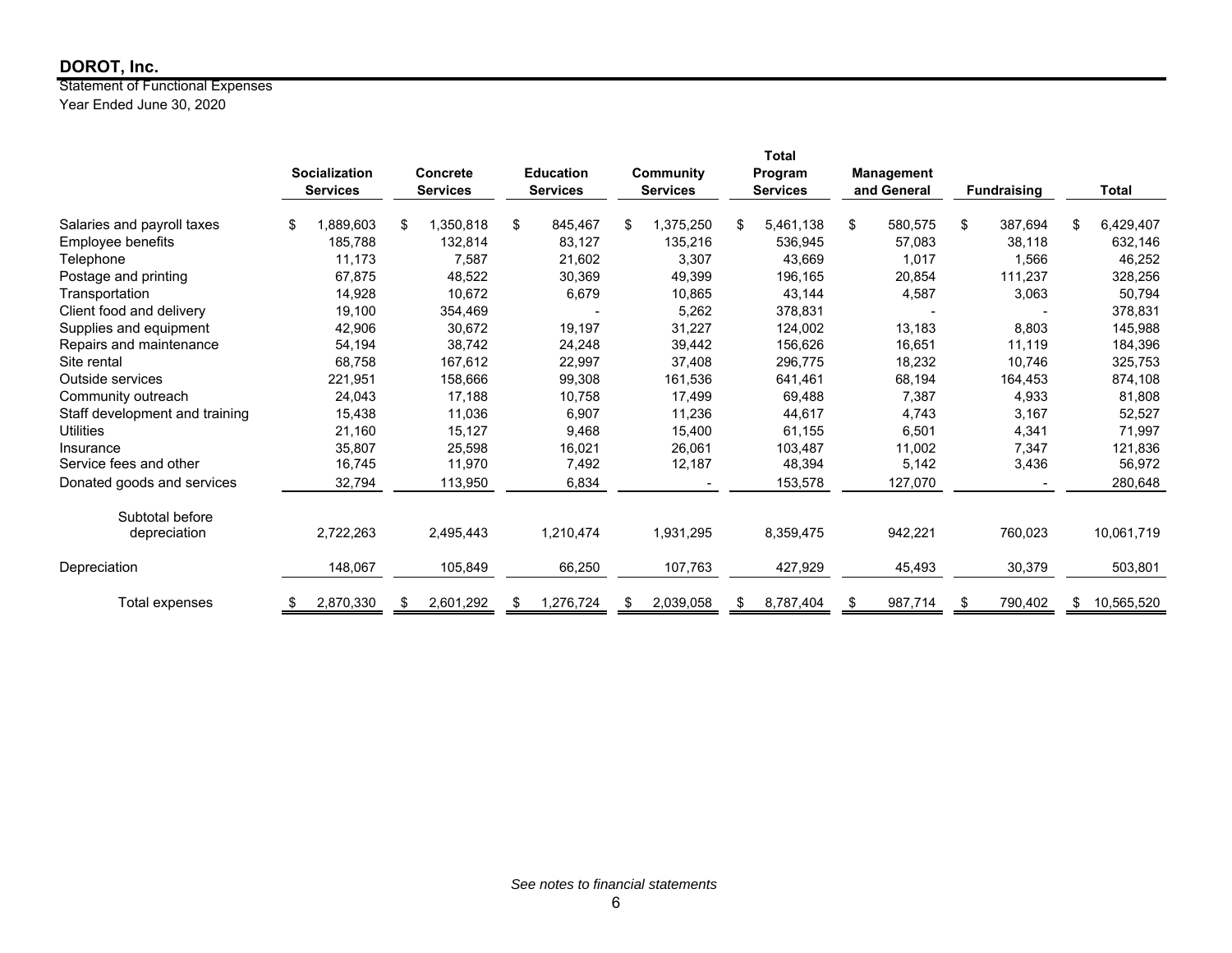# Statements of Cash Flows Years Ended June 30, 2021 and 2020

|                                                          | 2021            | 2020            |
|----------------------------------------------------------|-----------------|-----------------|
| <b>Cash Flows From Operating Activities</b>              |                 |                 |
| Change in net assets                                     | \$<br>7,453,152 | \$<br>1,407,590 |
| Adjustments to reconcile change in net assets to         |                 |                 |
| net cash flows from operating activities:                |                 |                 |
| Depreciation                                             | 545,647         | 503,801         |
| Contributions restricted for endowment                   | (5,000,000)     |                 |
| Realized and unrealized gain on investments, net         | (3,210,131)     | (128,070)       |
| Change in charitable gift annuities and trusts liability | (12, 598)       | (5,388)         |
| Change in discount on pledges and grants receivable      | 1,151           | (66, 041)       |
| (Increase) decrease in current assets:                   |                 |                 |
| Pledges and grants receivable                            | 1,319,179       | (92, 653)       |
| Accounts receivable                                      | 15,291          | 3,233           |
| Prepaid expenses and other assets                        | (68, 364)       | 20,201          |
| Increase in operating liabilities:                       |                 |                 |
| Accounts payable and accrued expenses                    | 211,350         | 16,127          |
| Accrued vacation pay                                     | (51, 795)       | 104,865         |
|                                                          |                 |                 |
| Net cash flows from operating activities                 | 1,202,882       | 1,763,665       |
| <b>Cash Flows From Investing Activities</b>              |                 |                 |
| Additions to property and equipment                      | (284, 304)      | (641,001)       |
| Purchase of investments                                  | (24, 859, 637)  | (13,077,879)    |
| Proceeds from the sale and maturity of investments       | 19,322,452      | 12,662,189      |
| Net cash flows from investing activities                 | (5,821,489)     | (1,056,691)     |
| <b>Cash Flows From Financing Activities</b>              |                 |                 |
| Contributions restricted for endowment                   | 5,000,000       |                 |
| Net cash flows from financing activities                 | 5,000,000       |                 |
|                                                          |                 |                 |
| Net increase in cash and cash equivalents                | 381,393         | 706,974         |
| <b>Cash and Cash Equivalents, Beginning</b>              | 1,598,618       | 891,644         |
| <b>Cash and Cash Equivalents, Ending</b>                 | \$<br>1,980,011 | \$<br>1,598,618 |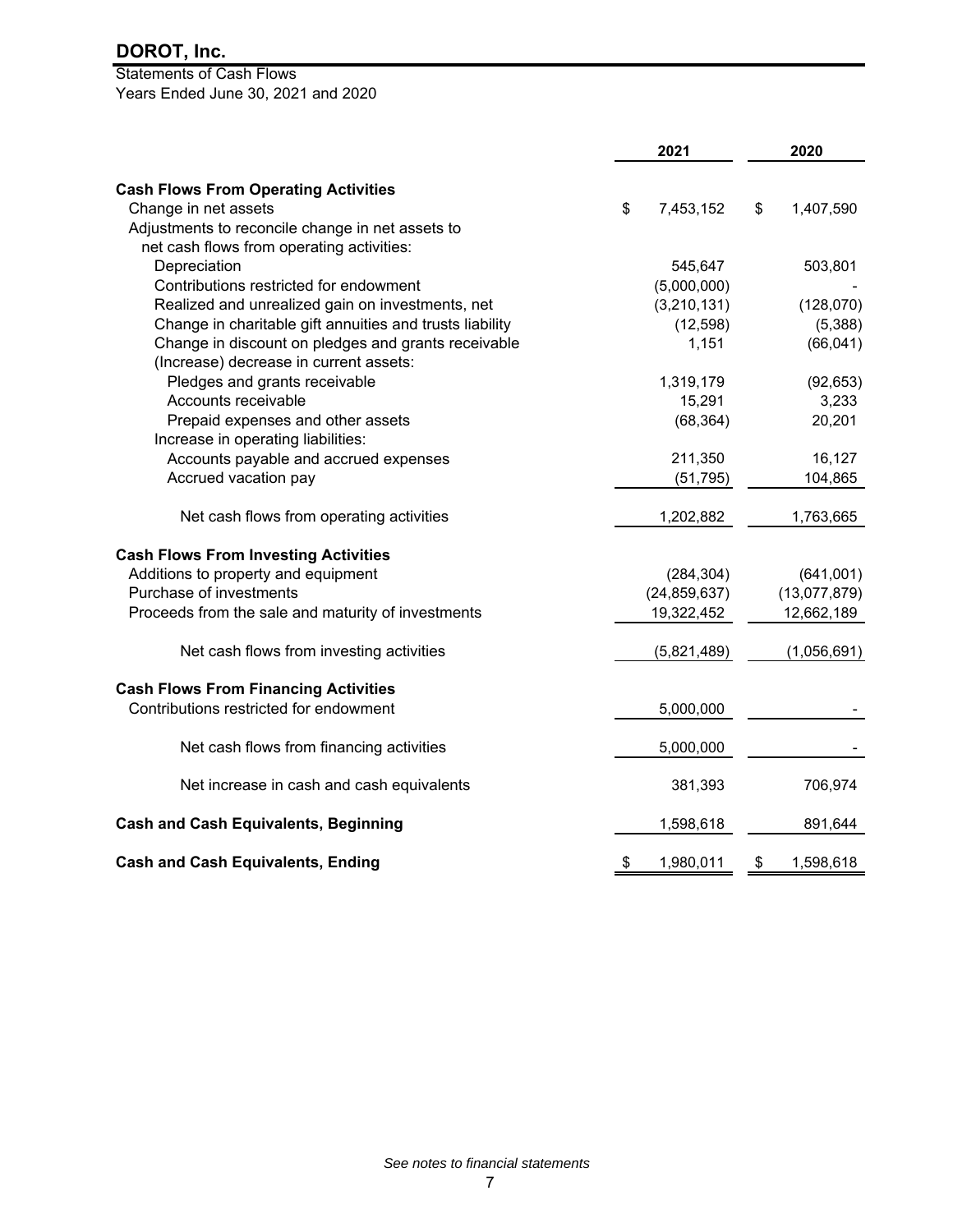### **1. Description of Organization and Summary of Significant Accounting Policies**

#### **Nature of Operations**

DOROT, Inc. (DOROT) alleviates social isolation among the elderly and provides services to help them live independently as valued members of the community. DOROT provides in-person services in New York City and Westchester County, but serves seniors beyond our catchment area with our University Without Walls program. Included within the programs service centers are:

*Socialization Services* which connect seniors to their peers and younger generations to enhance their quality of life, reduce social isolation and create bonds to the larger community. Friendly Visiting matches homebound seniors with volunteers ranging in age from 18 to 89 for weekly visits in the seniors' homes; the average length of match is 37 months. Cemetery Visits recruits and trains volunteers to escort homebound and frail older adults to area cemeteries, to visit the graves of their loved ones. Door to Door enables frail and homebound elderly to access medical care, food and other needs by providing trained staff and volunteers to escort them to their appointments. DOROT Westchester offers volunteer visiting and educational services to homebound Westchester residents. Lasting Impressions offers seniors the opportunity to create their legacy in the form of an ethical will, memoir, art project or video/audio interview; and helps those interested compose advance care plans.

*Concrete Services* that help older adults live independently in the community, which includes the provision of home-delivered meals, health and wellness classes, holiday packages and visits by volunteers. Kosher Meals for the Homebound delivers nutritious frozen meals each week to seniors who can no longer easily shop or cook for themselves; the Emergency Meals component provides meals to seniors immediately after discharge from a hospital. The Wellness Program for Seniors encourages the elderly to take an active role in their own health, offering classes to improve their strength and balance, and informational sessions about nutrition and health. The Homelessness Prevention Program (HPP) provides safe transitional housing, and food, and relocates homeless seniors into affordable permanent homes. The Aftercare Program of the HPP provides meals and ongoing counseling to at-risk older adults, ensuring that they do not become homeless again.

*Education Services* which alleviate isolation by enabling older adults, caregivers and professionals to participate in classes and support groups and obtain information about relevant services. University Without Walls offers educational and cultural courses, support groups and holiday celebrations via teleconference to homebound elders. Russian University Without Walls offers Russian-speaking, homebound seniors continuing education and ESL classes through teleconference, easing loneliness and isolation, and helping them integrate into American life. Through Information and Referral, DOROT staff and trained volunteers provide guidance to seniors, caregivers and professionals about available services at DOROT, and in New York City and beyond.

*Community Services* which alleviate social isolation and bring the generations together in mutually supportive and beneficial relationships and enriching programs. Volunteers deliver holiday packages and meals to seniors; escort seniors to cultural events; teach them how to communicate by email and access the Internet; and facilitate teleconference classes and support groups. Teen and college volunteers shop for seniors and participate in intergenerational art and music workshops. Volunteers receive ongoing support and training from staff, while they make new friends and contribute to building a better community.

### **Basis of Accounting**

The financial statements of DOROT have been prepared in conformity with accounting principles generally accepted in the United States of America using the accrual basis of accounting (U.S. GAAP).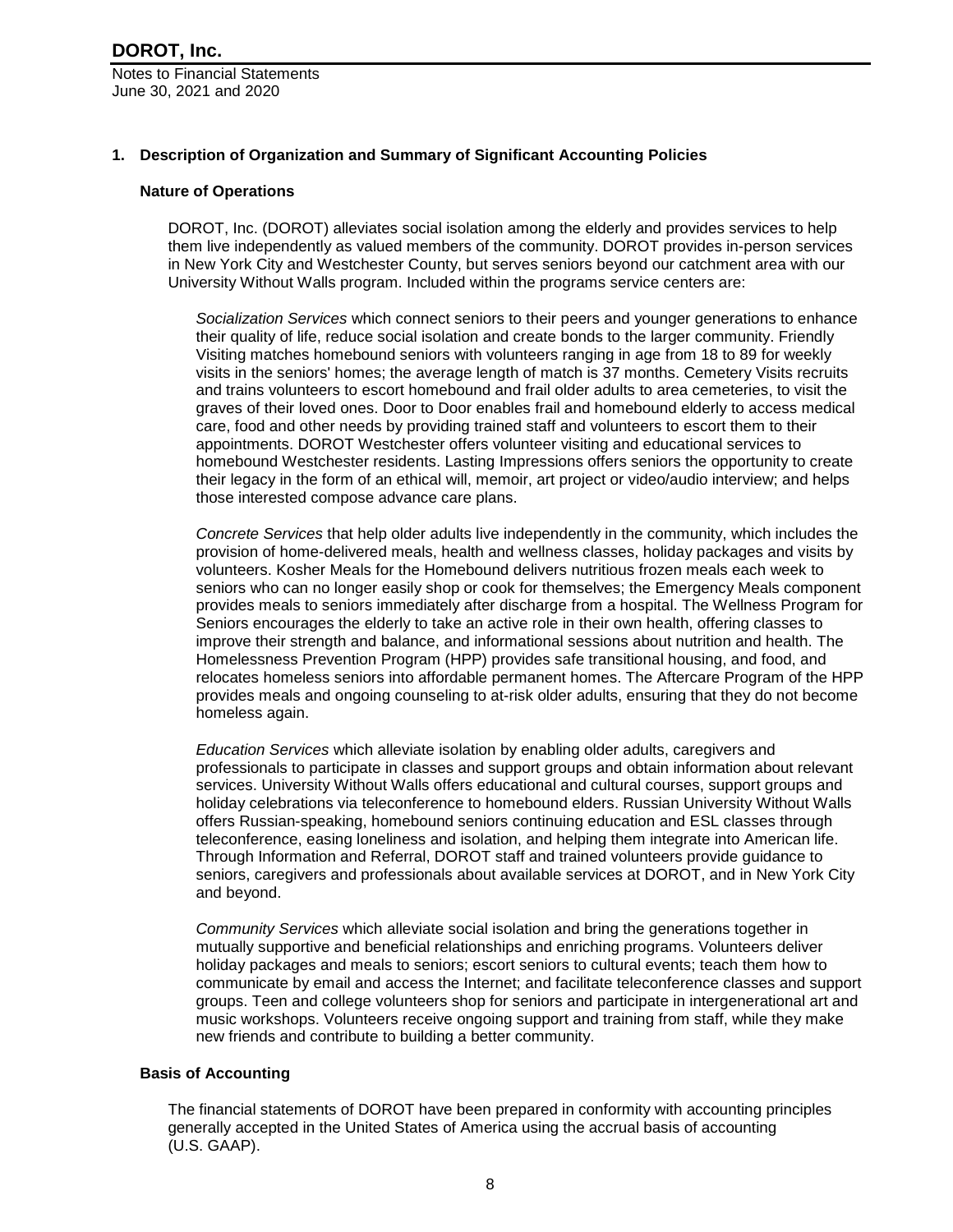Notes to Financial Statements June 30, 2021 and 2020

#### **Revenue Recognition**

#### **Contributions and Grants**

Unconditional contributions and grants, including promises to give cash and other assets, are reported at fair value at the date the contribution or grant is received. The gifts are reported as restricted support if they are received with donor stipulations that limit the use of the donated assets. Contributions that are restricted by the donor are reported as increases in net assets with donor restrictions. When a restriction expires, that is, when a stipulated time restriction ends or purpose restriction is accomplished, net assets with donor restrictions are reclassified to net assets without donor restrictions and reported in the statements of activities and change in net assets as net assets released from restrictions. Conditional promises to give are not included as support until the conditions are substantially met. Revenue from government grants is recognized when earned, generally by incurring qualifying expenses. Expense-based grants are recognized as allowable expenses are incurred. Performance-based grants are recognized as conditions are achieved. Donor restricted contributions that originate in a given year and are released from restriction in the same year by meeting the donors' restricted purposes are reflected in net assets with donor restrictions.

Bequests are gifts made through a will or a living trust at the donor's death and are recorded at fair value at the date of gift, net of any fees, taxes and other direct expenses incurred in clearing DOROT's title to the gift or in converting the bequest to cash.

DOROT reports gifts of land, buildings and equipment as net assets without donor restrictions unless explicit donor stipulations specify how the donated assets must be used. Gifts of long-lived assets with explicit restrictions that specify how the assets are to be used and gifts of cash or other assets that must be used to acquire long-lived assets are reported as restricted support. Absent explicit donor stipulations about how long those long-lived assets must be maintained, DOROT reports expirations of donor restrictions when the donated or acquired long-lived assets are placed in service.

#### **Donated Goods and Services**

DOROT receives goods, principally food, office space and promotional materials, and professional services, which consisted of 124 hours and 41 hours in 2021 and 2020, respectively, in support of its activities. Such goods and services are recorded as in-kind contributions and expensed or capitalized at their fair values as determined by donors. For the years ended June 30, 2021 and 2020, DOROT recorded donated goods and services in the amount of \$207,410 and \$280,648, respectively.

DOROT relies extensively upon the utilization of volunteers to carry out its program and supporting services. Management estimates that volunteers contributed approximately 44,000 hours during the 2021 fiscal year and 54,000 hours during the 2020 fiscal year, respectively. Because these services do not meet the recognition criteria under U.S. GAAP, the value of these contributions is not recorded, although they constituted a significant factor in the operation of DOROT.

#### **Special Events Revenue**

A portion of special events revenue represents a reciprocal transaction equal to the cost of direct benefits to donors with the remainder representing contributions. Special event revenue is recognized at the time the event takes place. For the year ended June 30, 2021, there was a direct benefit to donors in the amount of \$20,400. For the year ended June 30, 2020, there were no direct benefits to donors, as the event was cancelled.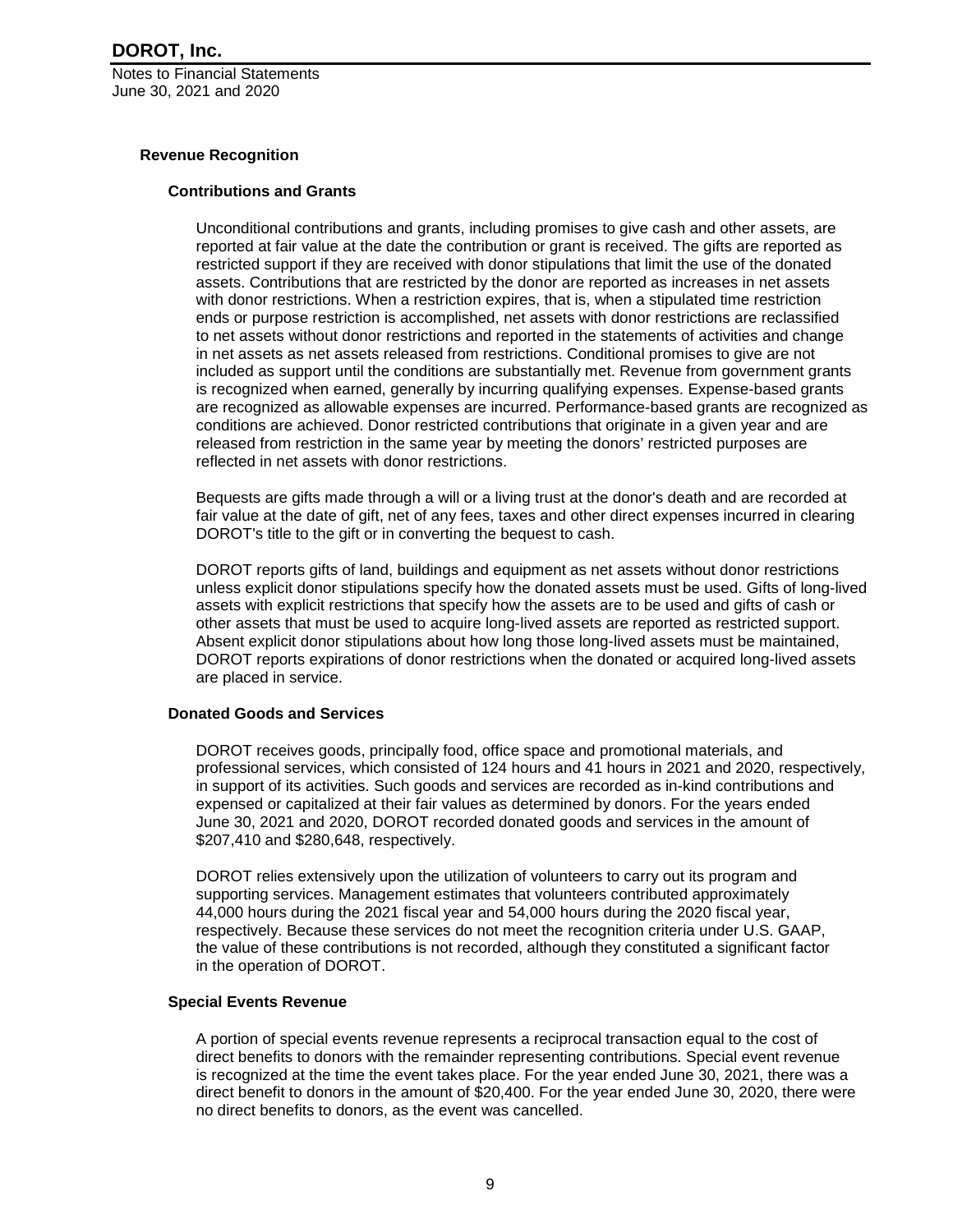#### **Pledges and Grants Receivable**

Unconditional promises to give that are expected to be collected within one year are recorded as contributions at net realizable value. Unconditional promises to give that are expected to be collected in future years are recorded at the present value of their estimated future cash flows. The discounts on those amounts are computed using risk-adjusted interest rates applicable to the years in which the promises are received. Amortization of the discounts is included in contribution revenue.

Conditional promises to give are not included as support until the conditions have been substantially met. As of June 30, 2021 and 2020, DOROT had a conditional pledge for a matching grant (see Note 4).

#### **Net Assets**

DOROT reports information regarding its financial position and activities in the following classes of net assets which are as follows:

**Net Assets Without Donor Restrictions** - Net assets which are not donor restricted and are available for use for the general operating activities and objectives of DOROT. The class includes Board-designated net assets, which are net assets without donor restrictions that have been designated for specific programs and general reserves by the Board of Directors.

**Net Assets With Donor Restrictions** - Net assets which are limited by donor restrictions that either expire with the passage of time or can be fulfilled and removed by actions of DOROT. Also includes net assets subject to donor-imposed restrictions that stipulate resources be maintained in perpetuity, but generally permit DOROT to utilize earnings as specified by donors.

#### **Cash and Cash Equivalents**

Cash and cash equivalents includes cash and highly liquid investments with maturities of three months or less, except for endowment cash and cash equivalents included in investments.

#### **Allowance for Doubtful Accounts**

Management must make estimates of the uncollectability of all accounts, pledges and grants receivable. Management specifically analyzes receivables, historical bad debts and changes in circumstances when evaluating the adequacy of the allowance for doubtful accounts. DOROT determined an allowance for doubtful accounts was not required as of June 30, 2021 and 2020.

#### **Property and Equipment**

Property and equipment are capitalized at cost when acquired. Individual purchases over \$500 are depreciated on the straight-line basis over the estimated useful lives of the assets, which range from 5 to 40 years. Donated fixed assets are recorded at fair value at the date of donation.

#### **Investments**

Investments are recorded at fair value based upon quoted market prices, except for certificates of deposit and money market accounts which are recorded based upon original investment plus accrued interest.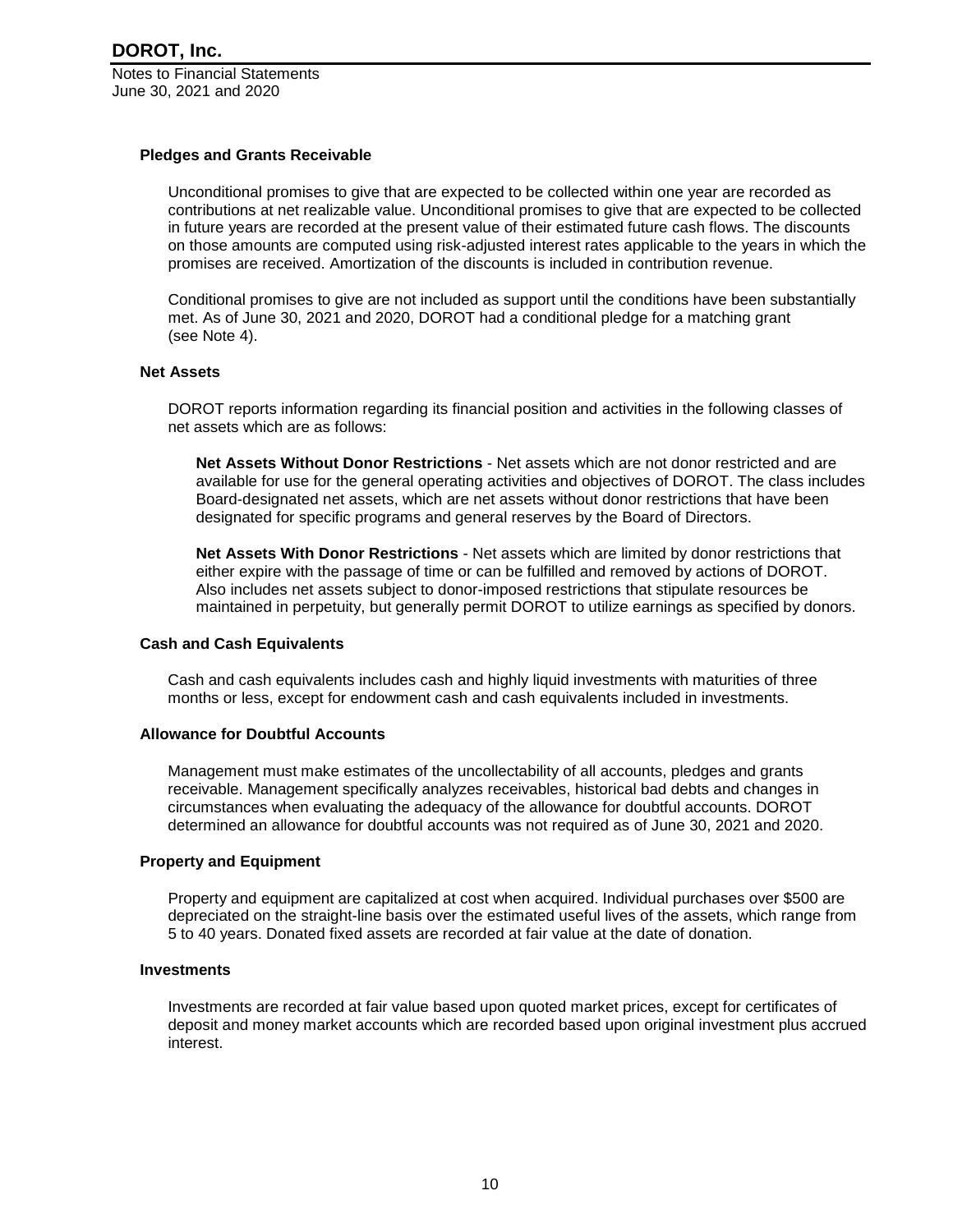### **Tax-Exempt Status**

DOROT qualifies as a tax-exempt, not-for-profit organization under Section 501(c)(3) of the Internal Revenue Code (IRC) and as a not-for-profit organization under the laws of New York State. Accordingly, no provision for federal or state income taxes is required. DOROT is classified as a publicly supported organization described in Section 509(a)(1); therefore, DOROT qualifies for the maximum charitable contribution deductions for donors.

### **Uncertain Tax Positions**

Management has evaluated DOROT's tax positions and concluded that DOROT has not taken any uncertain tax positions that require adjustment to the financial statements to comply with the provisions of Financial Accounting Standards Board (FASB) Accounting Standards Codification (ASC) No. 740.

### **Functional Allocation of Expenses**

The financial statements report certain categories of expenses that are attributable to one or more program or supporting functions of DOROT. Some of the expenses are directly identified to their related programs or supporting functions and are recorded accordingly. Expenses not directly charged to programs are allocated based on estimates of time and effort.

### **Use of Estimates**

The preparation of financial statements in conformity with U.S. GAAP requires management to make estimates and assumptions that affect the reported amounts of assets and liabilities and disclosure of contingent assets and liabilities at the date of the financial statements, and the reported amounts of revenues and expenses during the reporting period. Actual results could differ from those estimates.

#### **Subsequent Events**

Management has evaluated subsequent events through November 30, 2021, the date the financial statements are available for issuance, for inclusion or disclosure in the financial statements.

#### **Recent Accounting Pronouncements**

In February 2016, the FASB issued Accounting Standards Update (ASU) 2016-02, *Leases (Topic 842)*. The core principles of ASU 2016-02 change the way organizations will account for their leases by recognizing lease assets and lease liabilities on the statements of financial position and disclosing key information about leasing arrangements. ASU 2016-02 is effective for DOROT for fiscal years beginning after December 15, 2021. Management is currently evaluating the impact of ASU 2016-02 on DOROT's financial statements.

In September 2020, the FASB issued ASU 2020-07, *Not-for-Profit Entities (Topic 958) Presentation and Disclosures by Not-for-Profit Entities for Contributed Nonfinancial Assets*. ASU 2020-07 improves financial reporting by providing new presentation and disclosure requirements about contributed nonfinancial assets, including additional disclosure requirements for recognized contributed services. The standard will be required to be applied retrospectively for annual periods beginning after June 15, 2021. Management is currently evaluating the impact of ASU 2020-07 on DOROT's financial statements.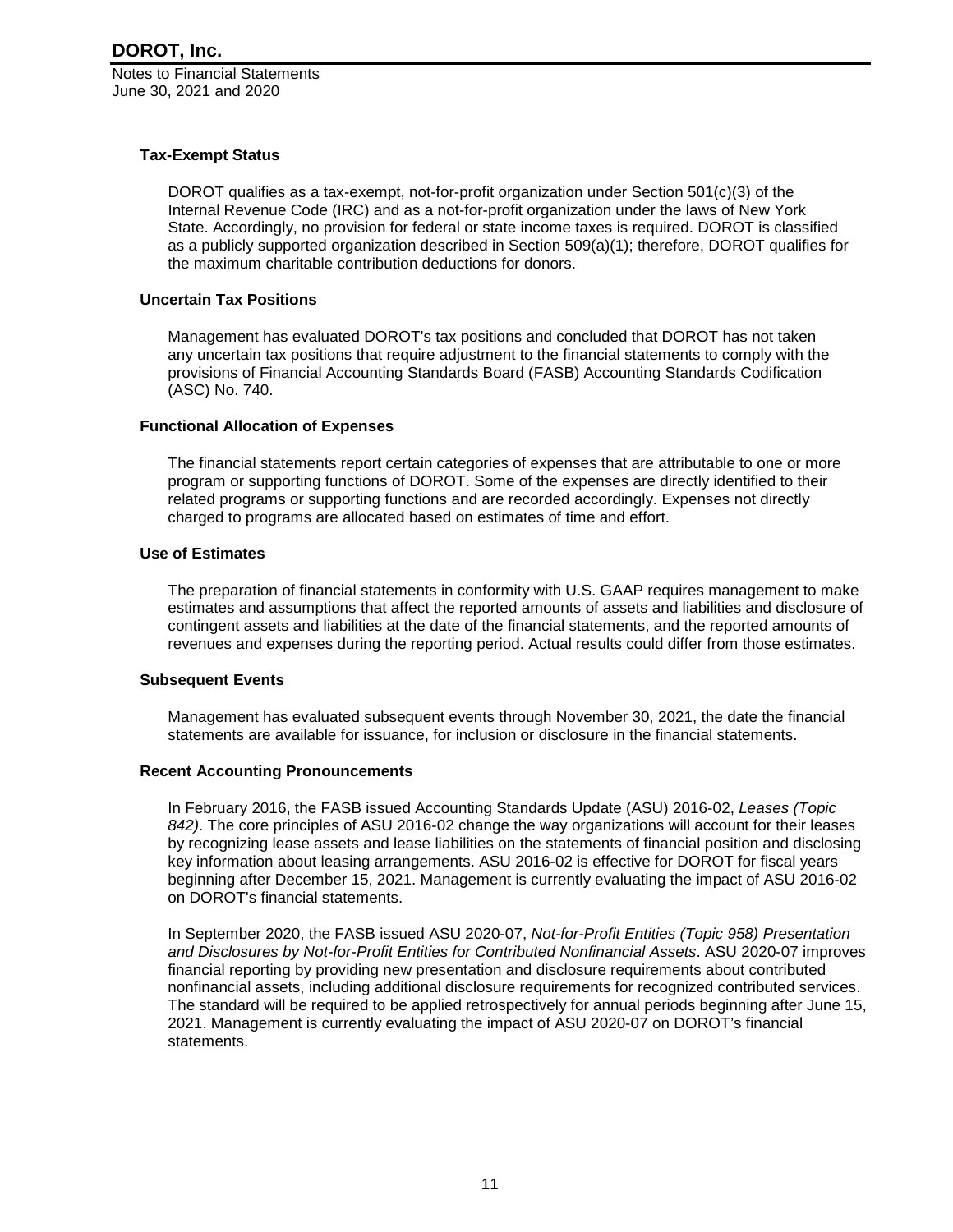### **2. Liquidity and Availability of Resources**

DOROT's financial assets available within one year of the statements of financial position dates for general expenditures such as operating expenses and fixed asset purchases not financed with debt financing are as follows as of June 30:

|                                                                                                 | 2021                          |   | 2020                    |
|-------------------------------------------------------------------------------------------------|-------------------------------|---|-------------------------|
| Cash and cash equivalents<br>Investments, current portion                                       | \$<br>1,980,011<br>23,099,549 | S | 1,598,618<br>19,352,233 |
| Accounts receivable                                                                             | 15.302                        |   | 30,593                  |
| Pledges and grants receivable, current portion                                                  | 698,120                       |   | 1,863,299               |
| Total financial assets                                                                          | 25.792.982                    |   | 22.844.743              |
| Less Board-designated                                                                           | 1,594,463                     |   | 1,594,463               |
| Less donor restricted amounts                                                                   | 2,810,801                     |   | 4,257,910               |
| Less annuity obligations                                                                        | 95,343                        |   | 107,941                 |
| Total financial assets available to meet cash needs<br>for general expenditures within one year | 21.292.375                    |   | 16.884.429              |

As part of DOROT's liquidity management, it has a policy to structure its financial assets to be available as its general expenditures, liabilities and other obligations come due. DOROT's main source of liquidity is private gifts and grants. Although investments are available for expenditure, it is not DOROT's intention to use investments for operating purposes.

### **3. Pledges and Grants Receivable**

Pledges and grants receivable are comprised of the following as of June 30:

|                                     | 2021                     |   | 2020                 |
|-------------------------------------|--------------------------|---|----------------------|
| Amounts due in:                     |                          |   |                      |
| One year<br>Two to five years       | \$<br>698,120<br>600,000 | S | 1,863,299<br>754,000 |
| Less discount to net present value  | 16,420                   |   | 15,269               |
| Total pledges and grants receivable | 1,281,700                |   | 2,602,030            |

Amounts that are expected to be collected after one year have been discounted at rates ranging from .07 percent to .87 percent and .16 percent to .49 percent as of June 30, 2021 and 2020, respectively.

### **4. Conditional Grant**

DOROT received a conditional grant on June 20, 2018 with a matching provision to be used for marketing and technology improvements. For every \$2 DOROT raises, the donor will donate \$1, up to a maximum of \$250,000. The grant agreement terminated in December 2020. During the year ended June 30, 2021, \$50,000 was raised and a \$25,000 contribution was made. Through June 30, 2020, \$450,000 was raised and a \$225,000 contribution was made.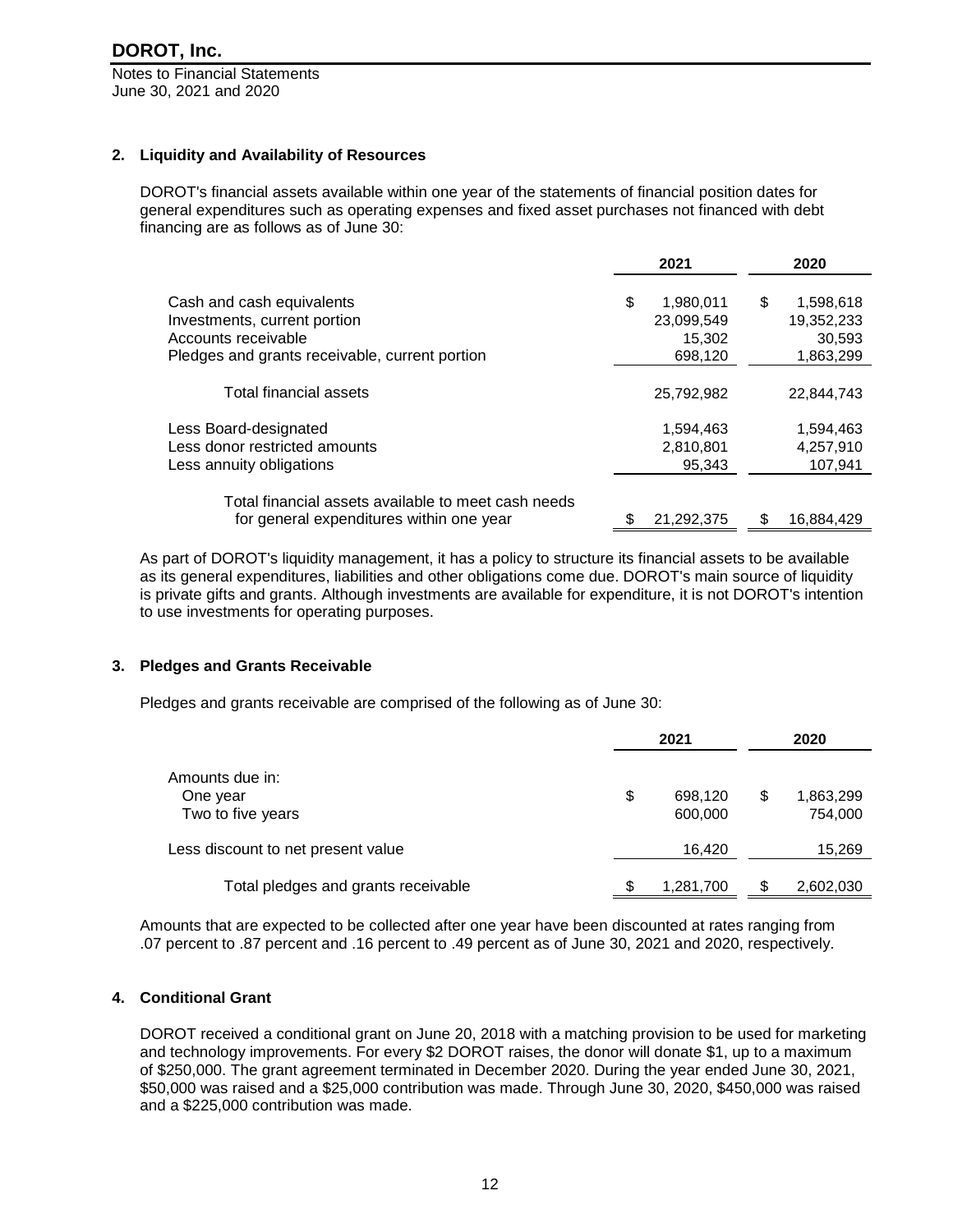Notes to Financial Statements June 30, 2021 and 2020

### **5. Investments and Fair Value**

Investments consist of the following as of June 30:

|                                                                                                                                                | 2021                                                           |    | 2020                                                |  |
|------------------------------------------------------------------------------------------------------------------------------------------------|----------------------------------------------------------------|----|-----------------------------------------------------|--|
| Cash and cash equivalents<br>U.S. government obligations<br>Certificates of deposit<br>Municipal obligations<br>Common stocks<br>Mutual funds: | \$<br>131,729<br>2,342,405<br>1,252,624<br>86,417<br>5,881,980 | \$ | 634,811<br>3,342,709<br>8,539,818<br>141,138        |  |
| Domestic funds<br>Global funds<br>Corporate bonds<br>International bonds<br>Other                                                              | 17,731,733<br>108,001<br>1,653,679<br>96,425<br>13,350         |    | 6,895,260<br>144,384<br>756,407<br>52,130<br>44,370 |  |
| Total                                                                                                                                          | 29,298,343                                                     | S  | 20,551,027                                          |  |
| Consisting of:<br>Operations and Board-designation<br>Restricted for perpetual endowment                                                       | \$<br>23,099,549<br>6,198,794                                  | \$ | 19,352,233<br>1,198,794                             |  |
| Total                                                                                                                                          | 29,298,343                                                     | \$ | 20,551,027                                          |  |

Cash and cash equivalents and certificates of deposit are excluded from the fair value hierarchy.

The framework for measuring fair value provides a fair value hierarchy that prioritizes the inputs to valuation techniques used to measure fair value. The hierarchy gives the highest priority to unadjusted quoted prices in active markets for identical assets or liabilities (Level 1) and the lowest priority to unobservable inputs (Level 3). The three levels of the fair value hierarchy under authoritative guidance are described as follows:

Level 1 - Inputs to the valuation methodology are unadjusted quoted prices for identical assets or liabilities in active markets that DOROT has access to.

Level 2 - Inputs other than quoted prices included within Level 1 that are observable for the asset or liability, either directly or indirectly, such as:

- quoted prices for similar assets or liabilities in active markets;
- quoted prices for identical or similar assets or liabilities in inactive markets;
- inputs other than quoted prices that are observable for the asset or liability;
- inputs that are derived principally from and corroborated by observable market data by correlation or other means.

If the asset or liability has a specified (contractual) term, the Level 2 input must be observable for substantially the full term of the asset or liability.

Level 3 - Inputs to the valuation methodology were unobservable and significant to the fair value measurement.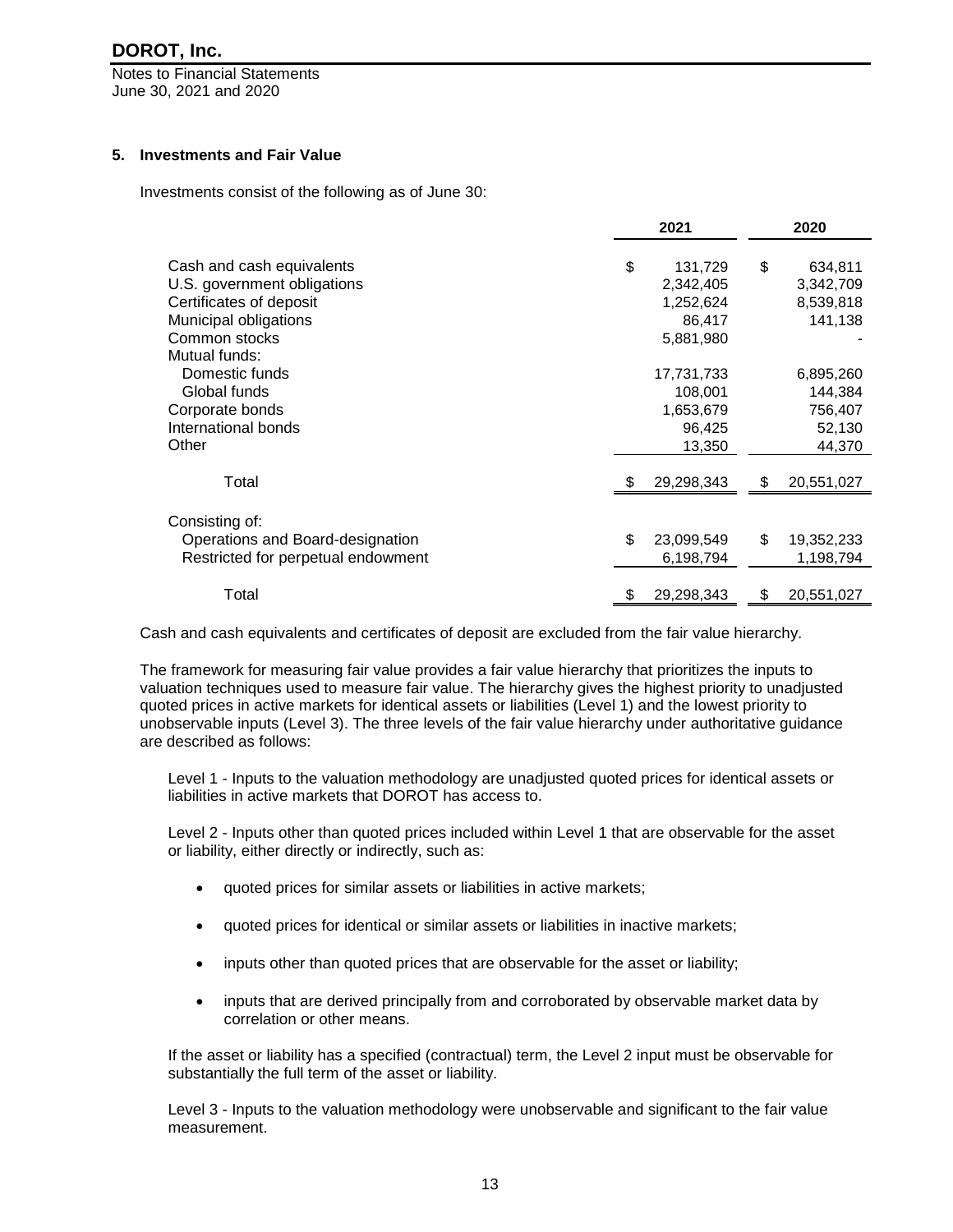> The asset or liability's fair value measurement level within the fair value hierarchy is based on the lowest level of any input that is significant to the fair value measurement. Valuation techniques maximize the use of relevant observables and minimize the use of unobservable inputs.

The availability of observable inputs can vary from instrument to instrument and is affected by a wide variety of factors, including, for example, the type of instrument, whether the instrument is new and not yet established in the marketplace, the liquidity of markets and other characteristics particular to the transaction. To the extent that valuation is based on models or inputs that are less observable or unobservable in the market, the determination of fair value requires more judgment. The valuation levels are not necessarily an indication of the risk or liquidity associated with the underlying assets and liabilities.

The following is a description of the valuation methodologies used for assets measured at fair value. There have been no changes in the methodologies used as of June 30, 2021 and 2020.

U.S. government obligations, common stocks, corporate and international bonds and equity exchange traded funds are valued based on prices on the exchanges on which they are traded.

Municipal obligations are valued using pricing models maximizing the use of observable inputs for similar securities.

Mutual funds are valued at the daily closing price as reported by the fund. These are open-end mutual funds that are registered with the U.S. Securities and Exchange Commission. These funds are required to establish their daily net asset value and to transact at that price. These funds are deemed to be actively traded.

The following tables present the fair value hierarchy for assets of DOROT measured at fair value as of June 30, 2021 and 2020:

|                              |                 |     | Fair Value as of June 30, 2021 |         |         |    |              |
|------------------------------|-----------------|-----|--------------------------------|---------|---------|----|--------------|
|                              | Level 1         |     | Level 2                        | Level 3 |         |    | Total        |
| U.S. government obligations  | \$<br>2,342,405 | \$  |                                | \$      |         | \$ | 2,342,405    |
| Municipal obligations        |                 |     | 86.417                         |         |         |    | 86.417       |
| Common stocks                | 5,881,980       |     |                                |         |         |    | 5,881,980    |
| Mutual funds, domestic funds | 17,731,733      |     |                                |         |         |    | 17,731,733   |
| Mutual funds, global funds   | 108.001         |     |                                |         |         |    | 108.001      |
| Corporate bonds              | 1,653,679       |     |                                |         |         |    | 1,653,679    |
| International bonds          | 96.425          |     |                                |         |         |    | 96.425       |
| Other                        | 13,350          |     |                                |         |         |    | 13,350       |
| Total                        | 27,827,573      | \$. | 86,417                         | \$.     |         | S  | 27,913,990   |
|                              |                 |     | Fair Value as of June 30, 2020 |         |         |    |              |
|                              | Level 1         |     | Level <sub>2</sub>             |         | Level 3 |    | <b>Total</b> |

| U.S. government obligations  | \$<br>3,342,709 | \$      |  | \$<br>3,342,709 |
|------------------------------|-----------------|---------|--|-----------------|
| Municipal obligations        |                 | 141,138 |  | 141,138         |
| Equity exchange traded funds | 6,895,260       |         |  | 6,895,260       |
| Mutual funds, domestic funds | 144.384         |         |  | 144.384         |
| Mutual funds, global funds   | 756.407         |         |  | 756.407         |
| Corporate bonds              | 52,130          |         |  | 52,130          |
| Other                        | 44,370          |         |  | 44,370          |
| Total                        | 11,235,260      | 141,138 |  | 11,376,398      |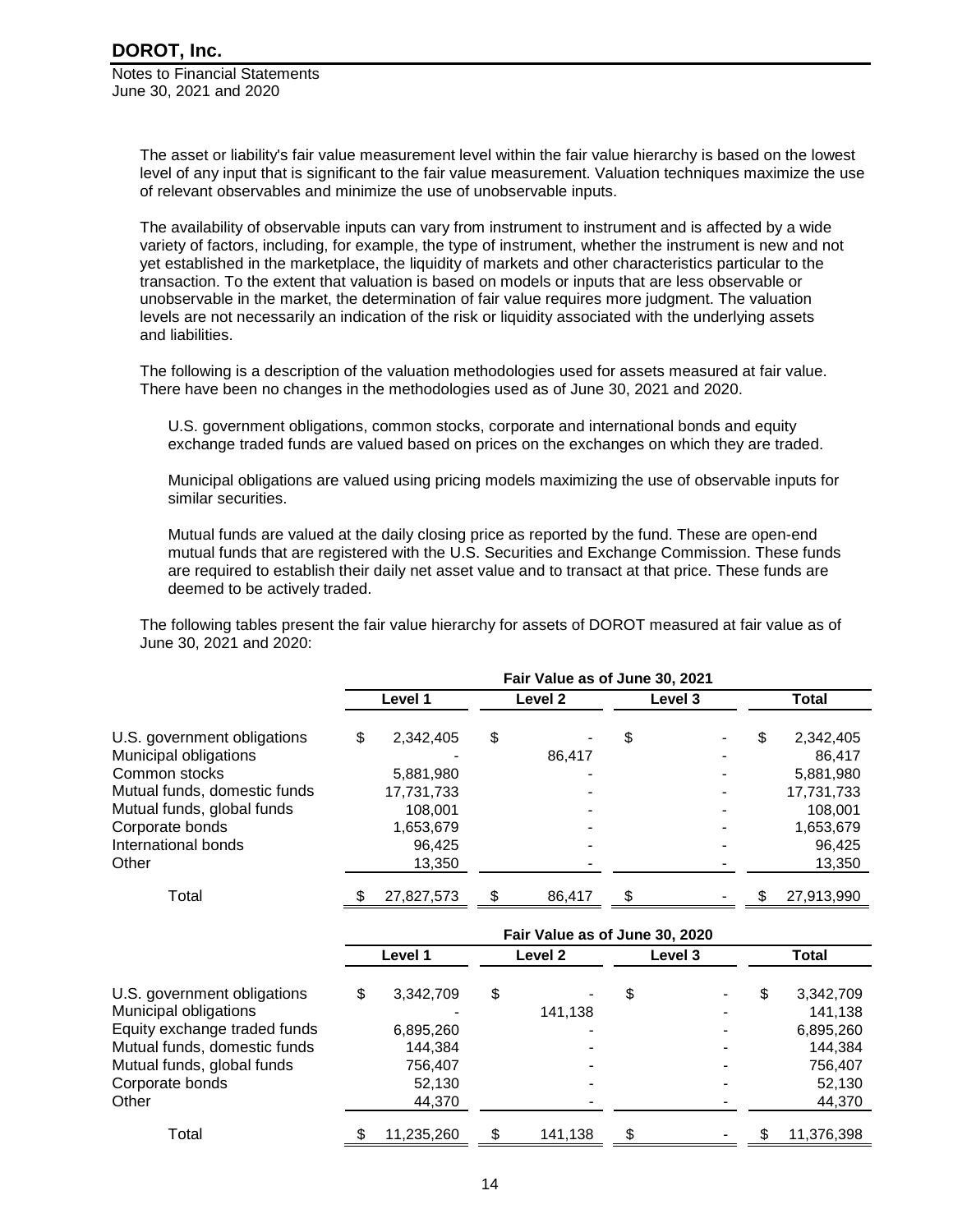Notes to Financial Statements June 30, 2021 and 2020

Investment revenue consists of the following as of June 30:

|                                                                                       | 2021 |           | 2020          |
|---------------------------------------------------------------------------------------|------|-----------|---------------|
| Interest and dividend income<br>Investment gain (net of fees of \$43,481 and \$6,001, |      | 313.448   | \$<br>420.999 |
| respectively)                                                                         |      | 3,210,131 | 128,070       |
| Investment revenue, net                                                               |      | 3,523,579 | 549,069       |

#### **6. Property and Equipment, Net**

Property and equipment, net, consists of the following as of June 30:

|                                                                                 | 2021                                    | 2020                                    |
|---------------------------------------------------------------------------------|-----------------------------------------|-----------------------------------------|
| Land<br>Building and building improvements<br>Furniture, fixtures and equipment | \$<br>315,000<br>7,929,612<br>2,065,935 | \$<br>315,000<br>7,852,561<br>1,869,972 |
|                                                                                 | 10,310,547                              | 10,037,533                              |
| Less accumulated depreciation                                                   | 8,056,543                               | 7,522,186                               |
|                                                                                 | 2,254,004                               | 2,515,347                               |

### **7. Donor Restricted Endowment and Net Assets With Donor Restrictions**

DOROT has a donor restricted endowment and net assets with donor restrictions. The following apply to the donor restricted endowment:

*Interpretation of relevant law* - The spending of endowment funds by a not-for-profit corporation in the State of New York is governed by the New York Prudent Management of Institutional Funds Act (NYPMIFA). DOROT has interpreted NYPMIFA as requiring the preservation of the original value of a gift for gifts received prior to September 17, 2010, absent donor stipulations to the contrary, and for post September 17, 2010 gifts, as allowing DOROT to appropriate for expenditure or accumulate earnings as DOROT determines is prudent for the uses, benefits, purposes and duration for which the endowment fund is established, subject to the intent of the donor as expressed in the gift instrument. As a result of this interpretation, DOROT has classified as net assets with donor restrictions the original value of gifts donated to the endowment. The remaining portion of the donor restricted endowment fund that is not required to be held in perpetuity is classified as net assets with donor restrictions until those amounts are appropriated for expenditure by DOROT and, if purpose restricted, spent for the applicable purpose.

*Spending policy* - DOROT may spend earnings from the endowment fund annually to fund programs specified by the donors, or, if no purpose is specified, to fund operations.

*Endowment investment policy* - DOROT has adopted an investment policy for endowment assets that attempts to provide a predictable stream of returns that can be utilized toward operating programs, while seeking to maintain the purchasing power of the endowment assets. Each endowment is maintained in a separate investment account.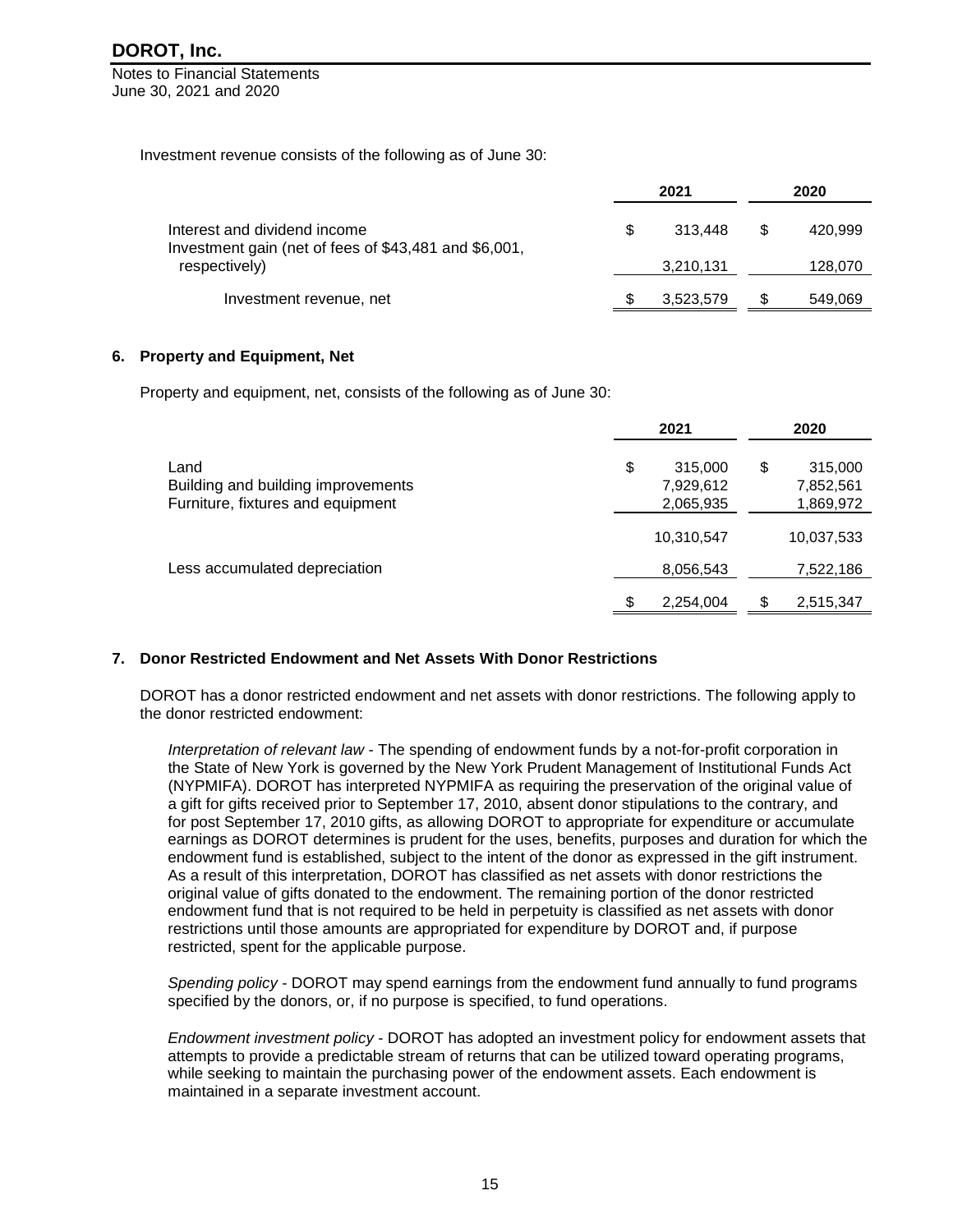Notes to Financial Statements June 30, 2021 and 2020

The following represents the composition of endowment net assets by fund type as of June 30, 2021:

|                                  | <b>Accumulated</b><br><b>Original Gift</b><br>Gains |           |  | Total          |  |           |
|----------------------------------|-----------------------------------------------------|-----------|--|----------------|--|-----------|
| Board-designated endowment funds |                                                     | 1.594.463 |  | $\blacksquare$ |  | .594.463  |
| Donor restricted endowment funds |                                                     | 6.198.794 |  | $\blacksquare$ |  | 6.198.794 |

The changes in endowment net assets were as follows for the year ended June 30, 2021:

|                                                   |     | Board-<br><b>Designated</b> | <b>Net Assets</b><br><b>With Donor</b><br><b>Restrictions</b> |           |  |
|---------------------------------------------------|-----|-----------------------------|---------------------------------------------------------------|-----------|--|
| Endowment net assets, beginning                   | \$  | 1,594,463                   | S                                                             | 1,198,794 |  |
| Contributions                                     |     |                             |                                                               | 5,000,000 |  |
| Investment income                                 |     | 34,468                      |                                                               | 30,042    |  |
| Transfer to net assets without donor restrictions |     | (34, 468)                   |                                                               |           |  |
| Appropriations                                    |     |                             |                                                               | (30, 042) |  |
| Endowment net assets, ending                      | \$. | 1,594,463                   |                                                               | 6,198,794 |  |

The following represents the composition of endowment net assets by fund type as of June 30, 2020:

|                                  | <b>Original Gift</b> | <b>Accumulated</b><br>Gains | Total    |
|----------------------------------|----------------------|-----------------------------|----------|
| Board-designated endowment funds | 1.594.463            | $\overline{\phantom{0}}$    | .594.463 |
| Donor restricted endowment funds | 1,198,794            | $\sim$                      | .198.794 |

The changes in endowment net assets were as follows for the year ended June 30, 2020:

|                                                                                                                             | Board-<br><b>Designated</b> |                                 |    | <b>Net Assets</b><br><b>With Donor</b><br><b>Restrictions</b> |  |  |
|-----------------------------------------------------------------------------------------------------------------------------|-----------------------------|---------------------------------|----|---------------------------------------------------------------|--|--|
| Endowment net assets, beginning<br>Investment income<br>Transfer to net assets without donor restrictions<br>Appropriations | \$                          | 1,594,463<br>33,803<br>(33,803) | \$ | 1,198,794<br>22,276<br>(22, 276)                              |  |  |
| Endowment net assets, ending                                                                                                |                             | 1,594,463                       |    | 1,198,794                                                     |  |  |

The composition of net assets restricted in perpetuity was as follows as of June 30:

|                                                                                                        | 2021      |    | 2020      |
|--------------------------------------------------------------------------------------------------------|-----------|----|-----------|
| The Jack and Selma Bernstein Endowment Fund<br><b>Ullendorf Memorial Foundation Afternoon Concerts</b> | 5.000.000 | \$ |           |
| with Friends                                                                                           | 300,000   |    | 300,000   |
| The Bella and Harry Wexner Endowment                                                                   | 180,000   |    | 180.000   |
| The Polonsky Family Emergency Fund of DOROT                                                            | 202,387   |    | 202.387   |
| The S. Begun Special Meal Program Endowment                                                            | 516,407   |    | 516,407   |
| Total                                                                                                  | 6.198.794 |    | 1,198,794 |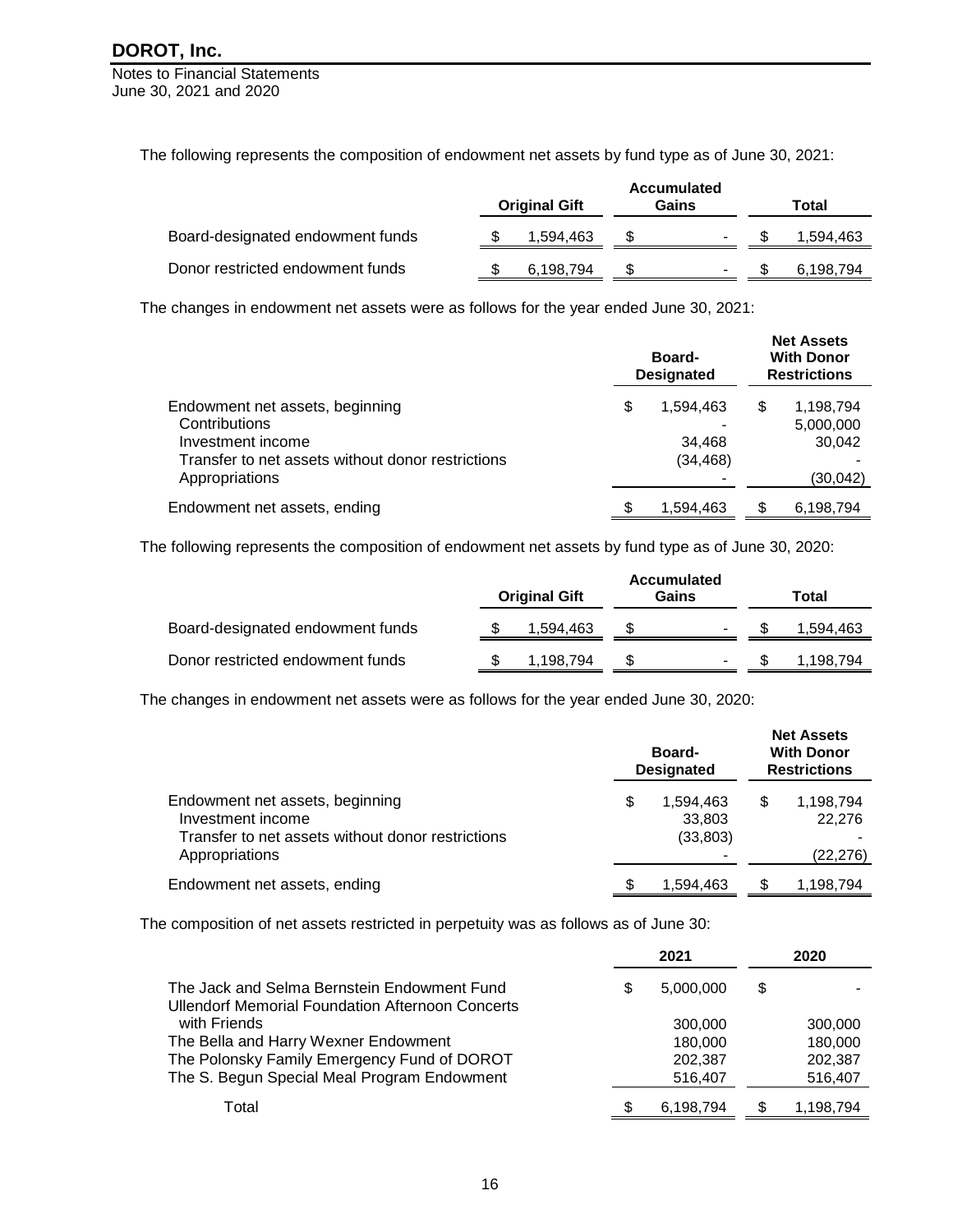Notes to Financial Statements June 30, 2021 and 2020

The composition of Board-designated endowment net assets as of June 30:

|                                                                                 | 2021                          |    | 2020                          |
|---------------------------------------------------------------------------------|-------------------------------|----|-------------------------------|
| Cash Relief Fund<br><b>Friendly Visiting Program</b>                            | \$<br>157,505<br>45,000       | \$ | 157,505<br>45,000             |
| Homelessness Prevention Program<br>Merrin Institute<br><b>General Operating</b> | 200,000<br>180.000<br>347.300 |    | 200,000<br>180.000<br>347,300 |
| Kosher Meals for the Homebound<br>Chanukah Package Delivery                     | 25,453<br>87,435              |    | 25,453<br>87,435              |
| Simcha Fund<br>Tu-Bshevat<br>University Without Walls                           | 90,000<br>5,653<br>456.117    |    | 90,000<br>5,653<br>456,117    |
|                                                                                 | 1,594,463                     |    | 1,594,463                     |

#### **8. Net Assets With Donor Restrictions**

Net assets with donor restrictions consist of amounts restricted for the following as of June 30:

|                                            | 2021 |           | 2020 |           |
|--------------------------------------------|------|-----------|------|-----------|
|                                            |      |           |      |           |
| Purpose restricted:                        |      |           |      |           |
| Homelessness Prevention Program            | \$   | 54,000    | \$   | 199,000   |
| Homelessness Prevention Program Reserve    |      | 1,225,707 |      | 1,567,895 |
| Kosher Meals for the Homebound             |      |           |      | 275,000   |
| Partners in Caring                         |      | 1,769     |      | 6,375     |
| DOROT, Westchester Program                 |      | 600       |      | 600       |
| <b>Friendly Visiting Program</b>           |      |           |      | 129,000   |
| Friendly Visiting Program, Holocaust       |      | 5,250     |      | 5,250     |
| University Without Walls                   |      |           |      | 42,500    |
| Reserve for Building Maintenance           |      | 108,590   |      | 108,590   |
| <b>Health and Wellness</b>                 |      | 500       |      | 12,500    |
| <b>Volunteer and Youth Services</b>        |      | 3,000     |      | 3,000     |
| Volunteer and Service Enterprise           |      | 39,500    |      | 42,625    |
| Volunteer and Jewish Learning              |      | 5,000     |      | 5,000     |
| Lasting Impressions                        |      | 700,000   |      | 718,690   |
| Miriam and Jerome Katzin Memorial Fund for |      |           |      |           |
| Innovation at DOROT                        |      | 343,685   |      | 408,685   |
| Kol DOROT, a DOROT Program Funded in       |      |           |      |           |
| Memory of Miriam Katzin                    |      | 140,000   |      | 175,000   |
| Unspent appropriated endowment earnings    |      | 3,200     |      | 3,200     |
|                                            |      |           |      |           |
| Total purpose restricted                   |      | 2,630,801 |      | 3,702,910 |
| Time restricted, general support           |      | 180,000   |      | 555,000   |
| Endowment held in perpetuity               |      | 6,198,794 |      | 1,198,794 |
| Total net assets with donor restrictions   | \$   | 9,009,595 | \$   | 5,456,704 |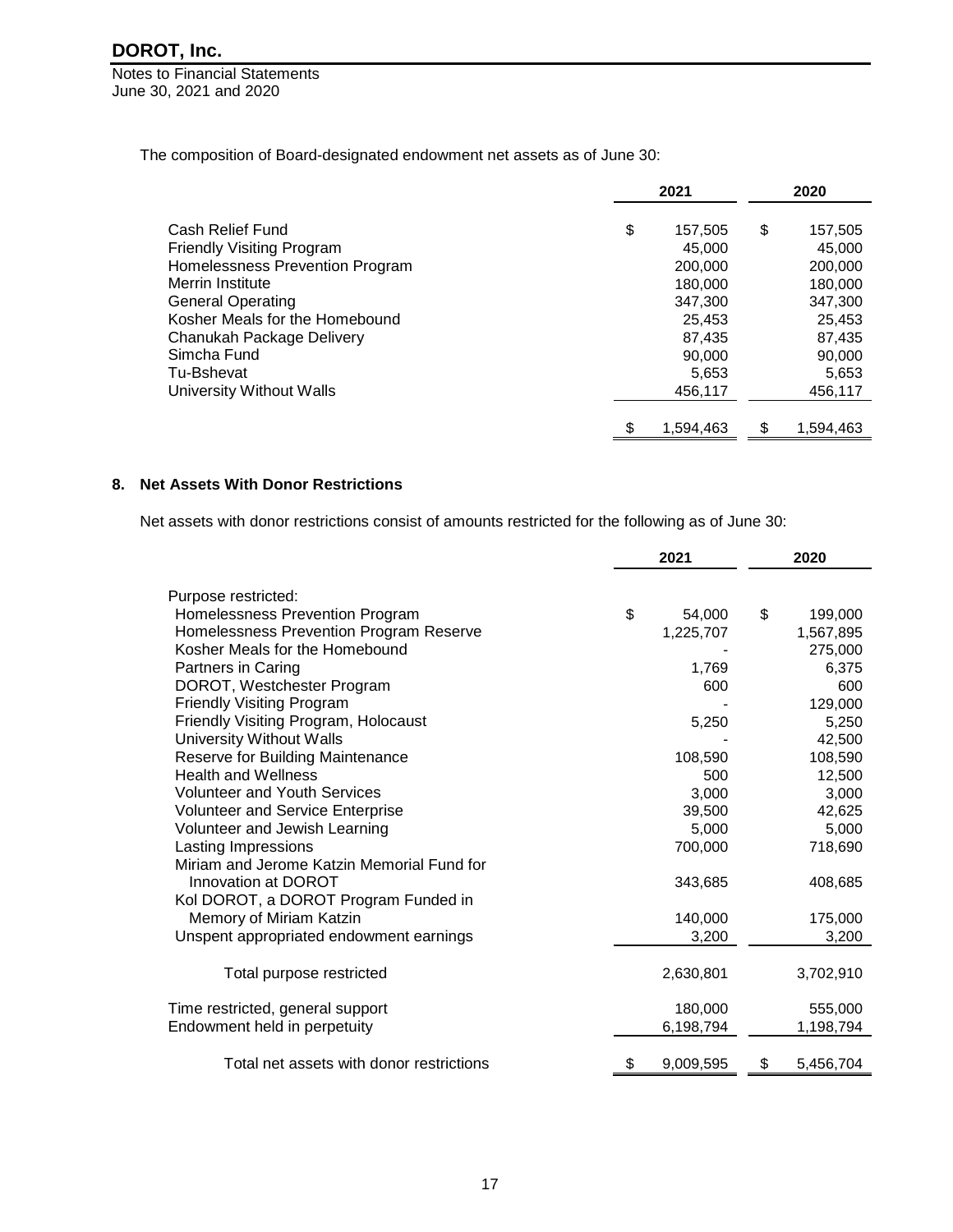Notes to Financial Statements June 30, 2021 and 2020

> During 2021 and 2020, net assets were released from donor restrictions by incurring expenses satisfying the restricted purposes as stipulated by the donors, as follows:

|                                                   | 2021 |           | 2020 |           |
|---------------------------------------------------|------|-----------|------|-----------|
| Purpose restricted:                               |      |           |      |           |
| Homelessness Prevention Program                   | \$   | 145,000   | \$   | 66,000    |
| Homelessness Prevention Program Reserve           |      | 342,188   |      | 409,734   |
| Kosher Meals for the Homebound                    |      | 285,000   |      | 260,000   |
| <b>Health and Wellness</b>                        |      | 12,500    |      |           |
| <b>Volunteer and Service Enterprise</b>           |      | 42,625    |      | 135,000   |
| Volunteer and Jewish Learning                     |      |           |      | 11,250    |
| Lasting Impressions                               |      | 18,690    |      | 114,000   |
| Kol DOROT, a DOROT Program Funded in              |      |           |      |           |
| Memory of Miriam Katzin                           |      | 35,000    |      | 35,000    |
| Miriam and Jerome Katzin Memorial Fund for        |      |           |      |           |
| Innovation at DOROT                               |      | 65,000    |      | 65,000    |
| Partners in Caring                                |      | 6,375     |      | 64,875    |
| <b>Friendly Visiting Program</b>                  |      | 129,000   |      | 104,000   |
| Friendly Visiting Program, Holocaust              |      |           |      | 47,250    |
| University Without Walls                          |      | 42,500    |      | 30,000    |
| Total purpose restricted                          |      | 1,123,878 |      | 1,342,109 |
| Time restricted, general support                  |      | 555,000   |      | 149,116   |
| Appropriations                                    |      | 30,042    |      | 22,276    |
| Total net assets released from donor restrictions | \$   | 1,708,920 | \$   | 1,513,501 |

### **9. Charitable Gift Annuities and Trusts**

DOROT has a gift annuity and trust program. Under this program, the gift annuity liability is recorded at the present value of the estimated future payments expected to be made to the gift annuitant. As of June 30, 2021 and 2020, the gift annuity liability amounted to \$95,343 and \$107,941, respectively.

#### **10. Pension**

A defined contribution plan, as defined by IRC Section 403(b), is offered to all full-time employees of DOROT. DOROT's contributions to the Plan are discretionary. For the years ended June 30, 2021 and 2020, the expense associated with the Plan totaled \$176,872 and \$152,564, respectively.

#### **11. Allocation of Joint Costs**

During the years ended June 30, 2021 and 2020, DOROT incurred joint costs for informational materials and activities that included fundraising appeals. Such costs were allocated as follows for the years ended:

|                        |    | 2021    |   | 2020    |
|------------------------|----|---------|---|---------|
| Programs               | \$ | 222,206 | S | 216,225 |
| Management and general |    | 20,265  |   | 19.525  |
| Fundraising            |    | 201,940 |   | 196,699 |
| Total                  | S  | 444.411 | S | 432,449 |
|                        |    |         |   |         |